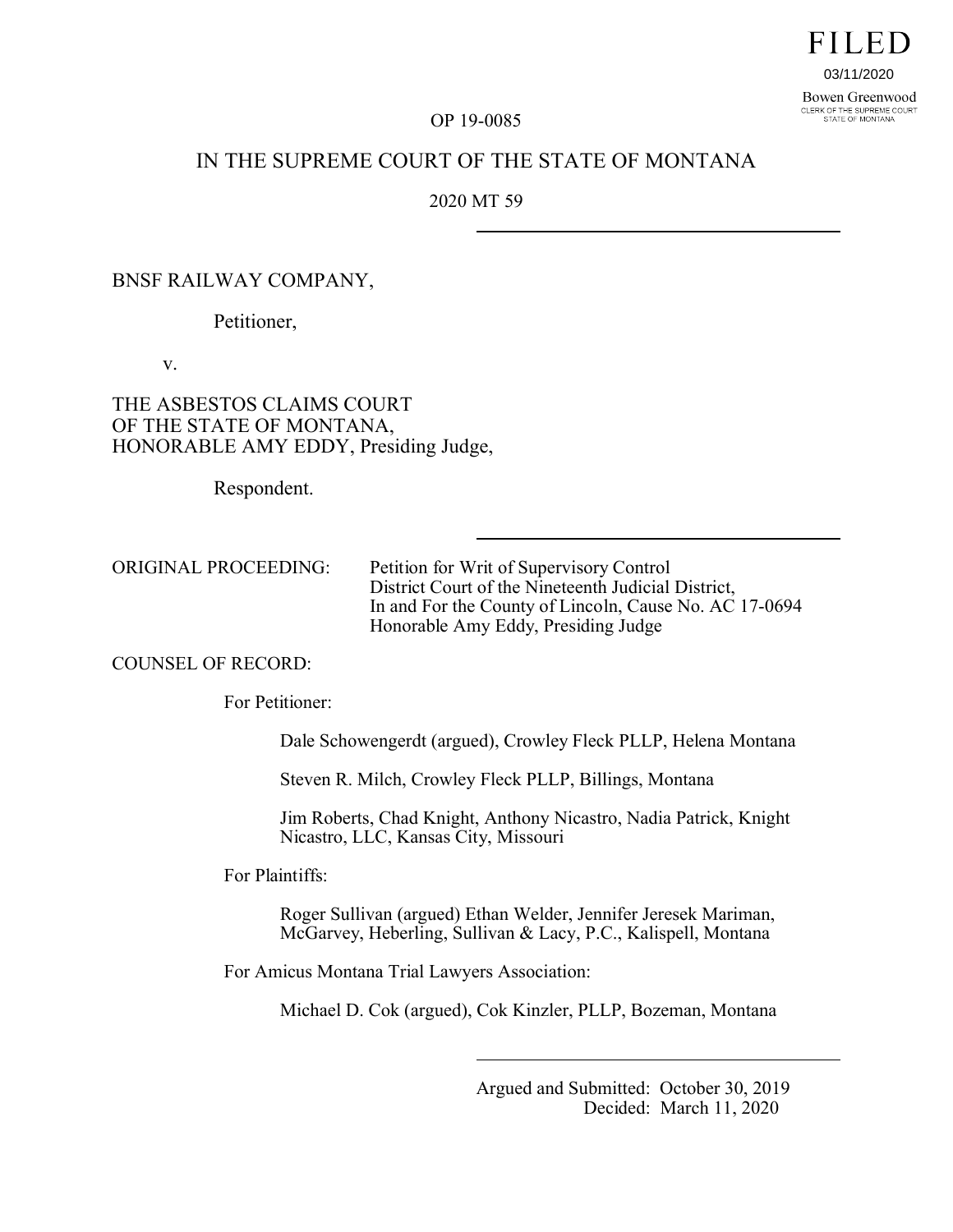

 $\underbrace{\begin{array}{c} \text{Bar} \\ \text{Clearly} \end{array}}$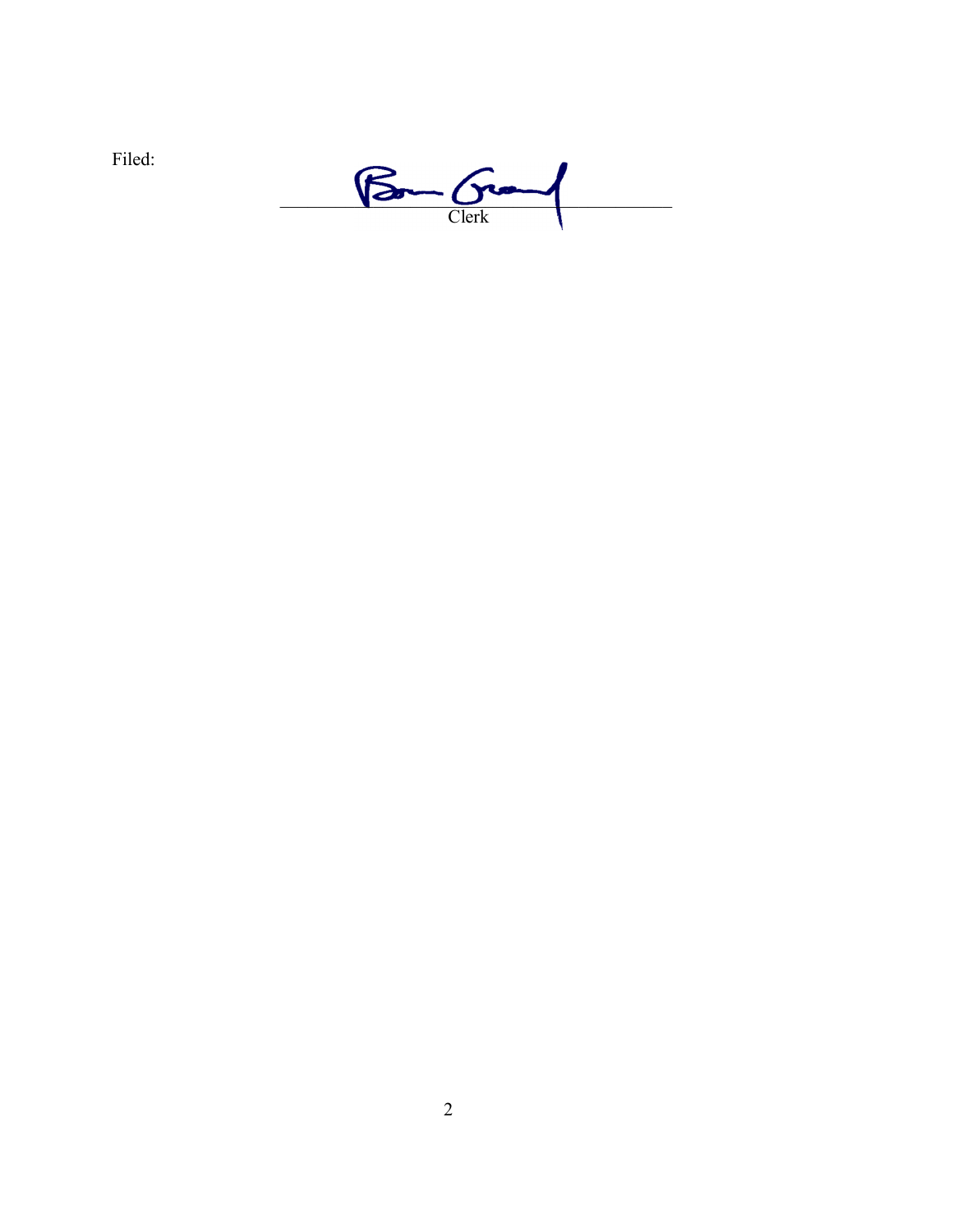Justice Jim Rice delivered the Opinion of the Court.

¶1 This matter comes before the Court after we assumed supervisory control over proceedings pending before the Montana Asbestos Claims Court (Asbestos Court) in *In re Asbestos Litigation*, Consolidated Case No. AC-17-0694, as applicable to *Barnes, et. al. v. State of Montana, et. al.*, Cause No. DV-16-111, Montana Nineteenth Judicial District Court, Lincoln County. We now address on extraordinary review BNSF Railway Company's (BNSF) contention that the Asbestos Court erred in granting partial summary judgment in favor of Plaintiffs on the issues of preemption, strict liability, and non-party affirmative defenses. We affirm in part, reverse in part, and remand for further proceedings. We restate the issues as follows:

- *1. Did the Asbestos Court err by concluding Plaintiff's claims were not preempted by the Federal Railroad Safety Act or the Hazardous Materials Transportation Act?*
- *2. Did the Asbestos Court err by concluding BNSF is strictly liable to the Plaintiffs because it engaged in an abnormally dangerous activity?*
- *3. Did the Asbestos Court err by concluding the Restatement (Second) of Torts, § 521 does not shield BNSF from strict liability?*
- *4. Did the Asbestos Court err by holding BNSF was not entitled to offer evidence of W.R. Grace's conduct to refute causation?*

## **FACTUAL AND PROCEDURAL BACKGROUND**

¶2 Mineral Carbon and Insulating Company, later Zonolite Company (Zonolite), began mining vermiculite in Libby, Montana, in 1922. In 1963, W.R. Grace (Grace) acquired the assets of Zonolite, including the mine, which it operated until September of 1990. Grace mined the vermiculite through open strip mining of Vermiculite Mountain, approximately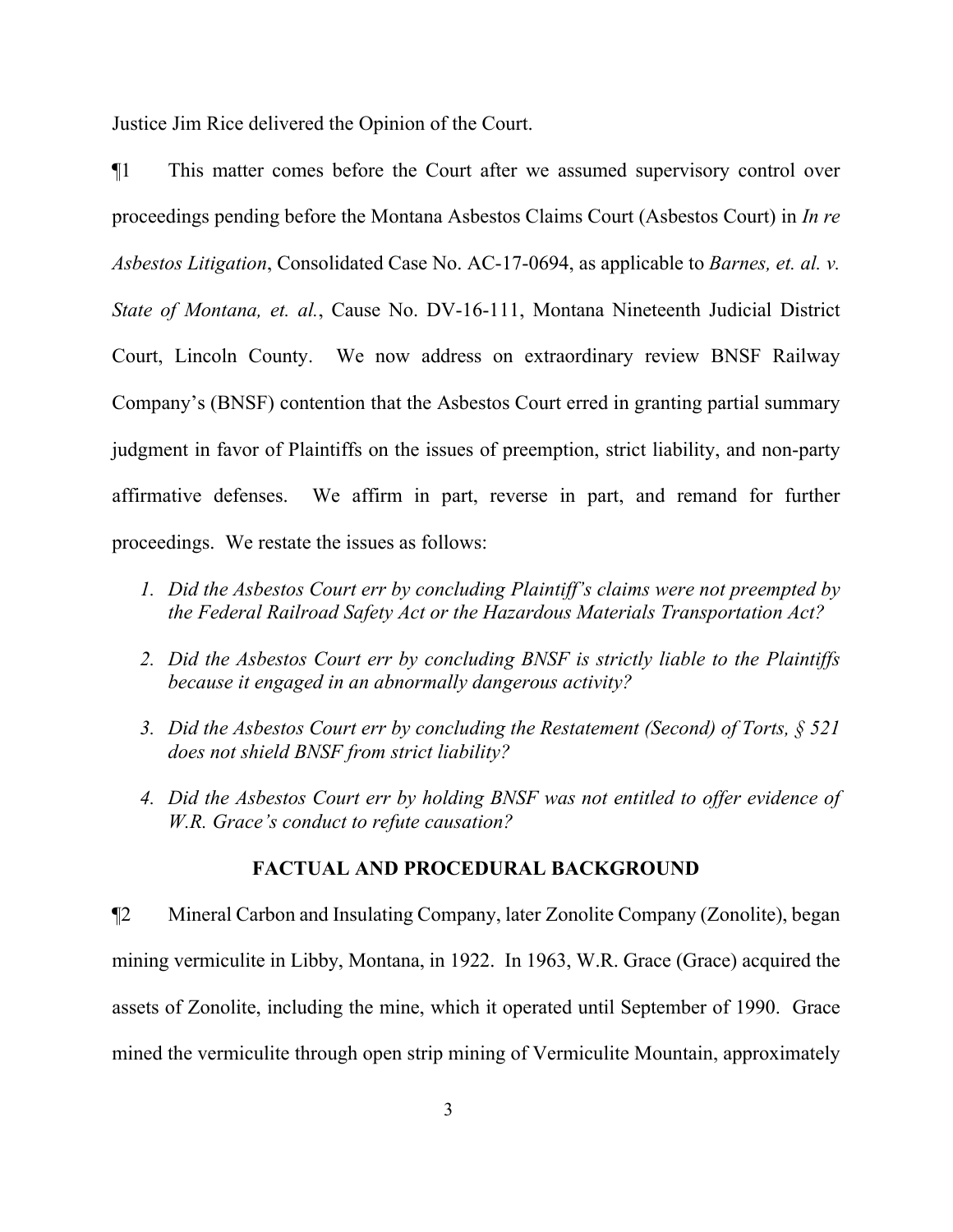seven miles outside of Libby. Libby was one of only three places in the world where vermiculite was mined, and Grace's operations in Libby were the largest, producing approximately 80% of the world's vermiculite ore. From the mine, between 500 and 1,000 tons of vermiculite concentrate was produced per day in the 1970s, rising to between 800 and 1,000 tons in the 1980s.

¶3 The ore body Grace mined contained a significant amount of amphibole asbestos, and processing the ore produced and released dust containing fine asbestos fibers into the air. After mining and processing the vermiculite, its concentrate was loaded onto BNSF's railcars for transport. BNSF's tracks run through town, and its railyard is located in downtown Libby.[1](#page-3-0)

¶4 In response to concerns regarding possible asbestos exposure in Libby, the EPA began investigating in 2000 and placed the site on the Superfund National Priorities List in 2002. In 2003, it released an Initial Pollution Report which revealed "[a]sbestos contaminated materials were hauled and shipped through the [BNSF] railyard, and spilled into the soil for decades," and that "asbestos . . . is present in soil, raw ore, ore-concentrate and other soil-like materials at various locations in and around the community including the BNSF railyard." Likewise, the report indicated that "analytical results have shown

 $\overline{a}$ 

<span id="page-3-0"></span><sup>&</sup>lt;sup>1</sup> Along with transporting the vermiculite for Grace, BNSF also entered into several contracts with Zonolite, later transferred to Grace, including for the construction and maintenance of spur track; use and occupancy of a loading dock, suspension bridge, and belt conveyor; construction and maintenance of steel pipe; use and occupancy of a loading platform; and use and occupancy of a lumber shed, storehouse and roadway, and parking areas. The cost and maintenance of some of these improvements were sometimes borne by BNSF, and sometimes by Grace, and therefore Grace and BNSF also entered multiple insurance and indemnification agreements. BNSF also helped Grace strategize regarding distribution of the product and geologic sampling.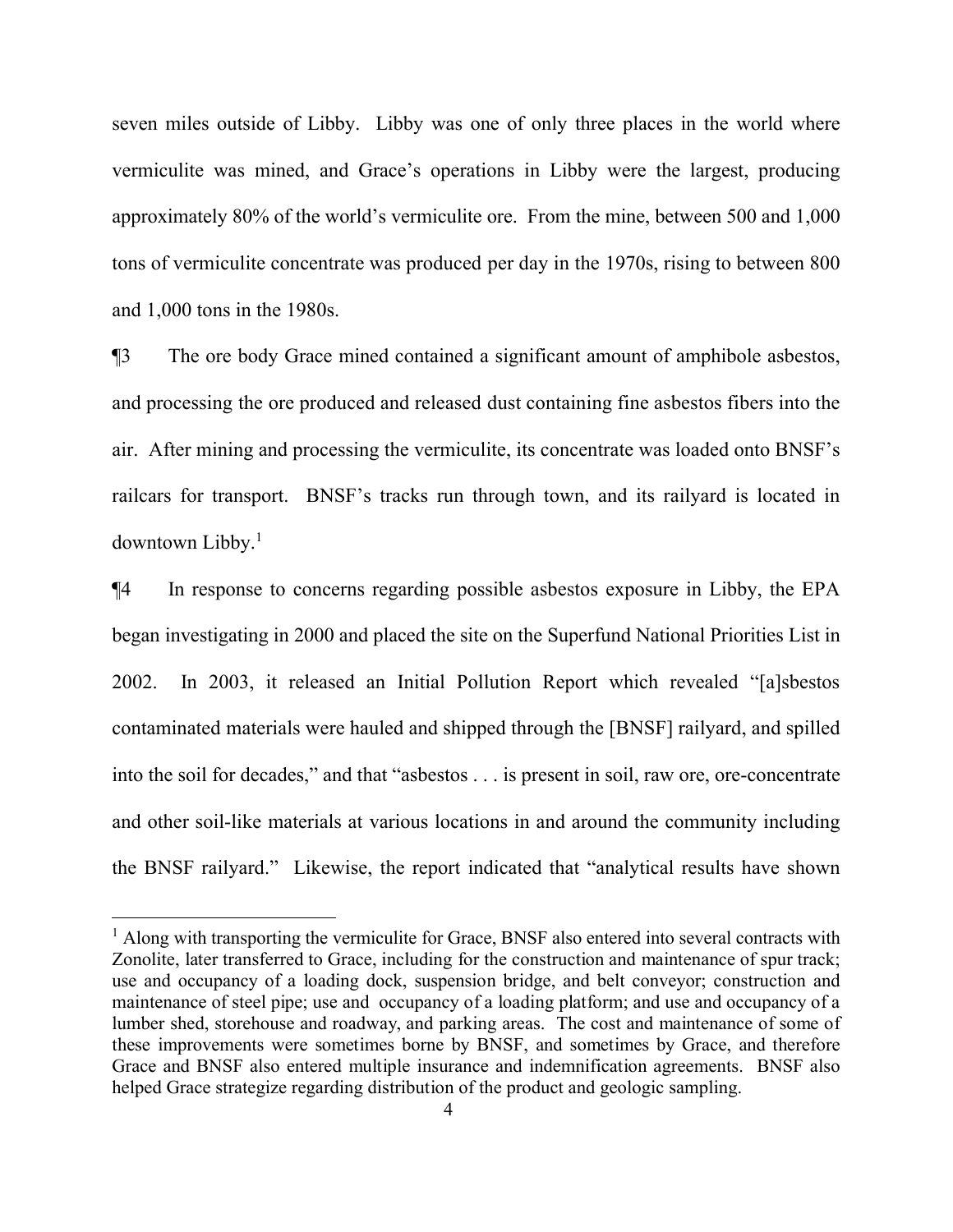asbestos levels in soil from 2-5%" in the railyard and that "[b]aseline monitoring along the track conducted by BNSF has found the highest concentrations measured during the sweeping ranges from 7 to 14 f/cc in air. A total of 22 surface soil samples collected along the railroad tracks and its railyard ranged from a trace to less than 1% fibrous amphibole asbestos by weight. In addition, visible unexpanded vermiculite remained at Tracks #1, #2 and #3." These statistics were provided by tests done by BNSF at least a decade after the vermiculite mining operations in Libby had ceased, and after BNSF had attempted to excavate and remediate the property.

¶5 Plaintiffs Tracie Barnes, Kenneth Braaten, as Personal Representative of the Estate of Rhonda R. Braaten, and Gerri Flores have brought claims against several defendants, including BNSF, due to their alleged involvement with the asbestos contamination in Libby. Against BNSF, Plaintiffs claimed negligence and common law strict liability, based on "decades of casting asbestos dust into the Libby community from the industrial level of activities at BNSF facilities." In their complaint, Plaintiffs describe these industrial activities, including the transport of asbestos-containing vermiculite, the spillage of asbestos containing material along BSNF's tracks and in its railyard, and the continued disruption of the built-up spilled asbestos by BNSF's trains and workers.

¶6 In October of 2018, the parties filed cross motions for summary judgment based on the issues of preemption of Plaintiffs' claims, BNSF's strict liability, and the preclusion of BNSF's defense of non-party conduct. The Asbestos Court granted Plaintiffs' motion in part, and in two separate orders concluded that (1) Plaintiffs' claims were not preempted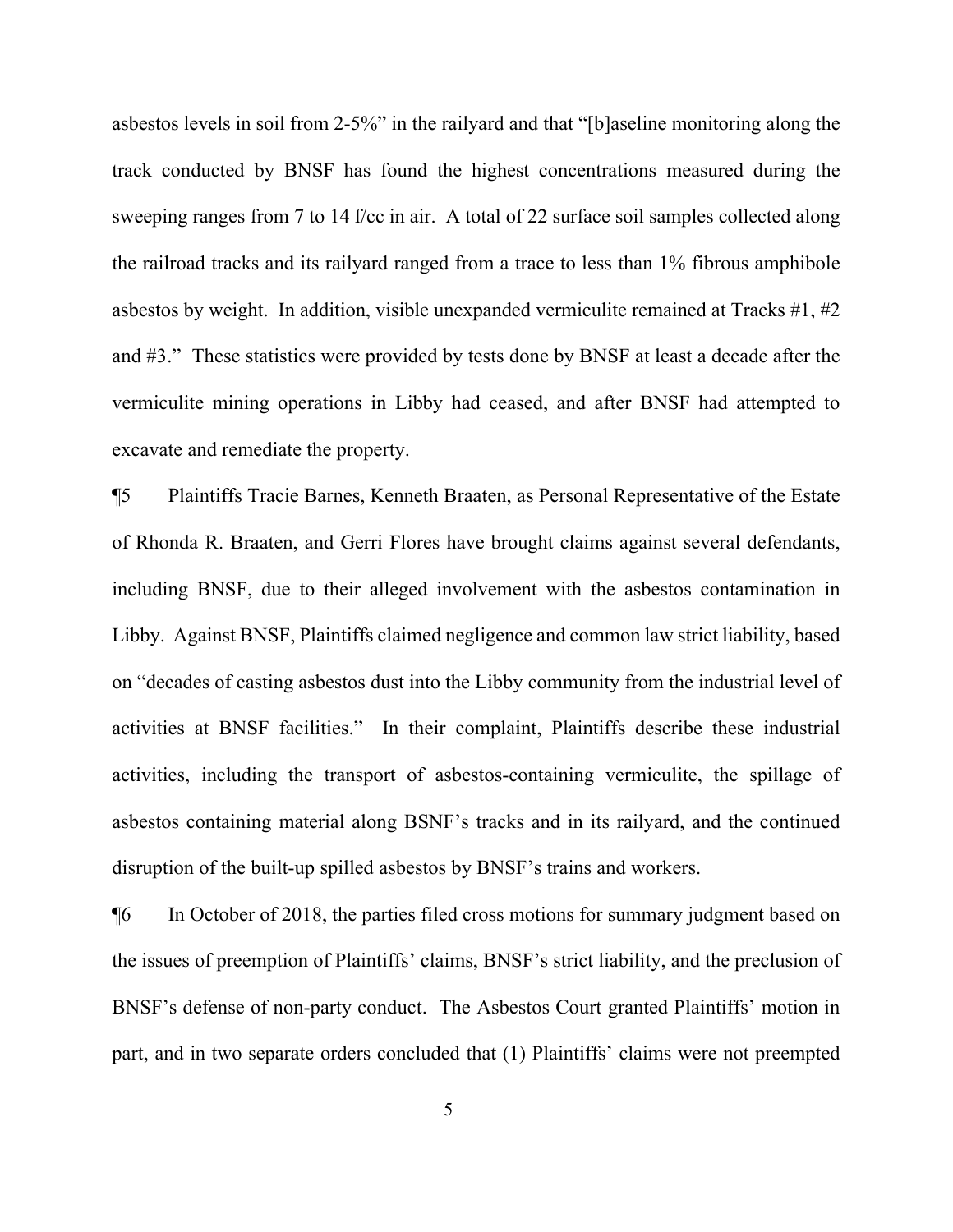by federal law, (2) BNSF was strictly liable because its actions were abnormally dangerous, and (3) BNSF could not present evidence of non-party conduct to negate causation. Pursuant to M. R. App. P. 14, BNSF filed a petition for writ of supervisory control, which this Court granted on April 16, 2019. The parties fully briefed the issues, and on the Court's order, presented oral argument on October 30, 2019.

#### **STANDARD OF REVIEW**

¶7 This Court reviews a district court's summary judgment ruling *de novo*, applying the same criteria as the district court. *Beckman v. Butte-Silver Bow Cty.*, 2000 MT 112, ¶ 11, 299 Mont. 389, 1 P.3d 348; *Sprunk v. First Bank Sys.*, 252 Mont. 463, 465-66, 830 P.2d 103, 104 (1992). Summary judgment is only appropriate where no genuine dispute of material fact exists and the moving party is entitled to judgment as a matter of law. *Sprunk*, 252 Mont. at 466, 830 P.2d at 104. Once the party moving for summary judgment meets its burden of establishing an absence of genuine issues of material fact, the opposing party must present substantial evidence to raise a genuine issue of material fact, more than "speculative, fanciful, or conclusory statements." *Sprunk*, 252 Mont. at 466-67, 830 P.2d at 105. "Important in the determination is whether the material facts are actually disputed by the parties or whether the parties simply interpret the facts differently. . . . [m]ere disagreement about the interpretation of a fact or facts does not amount to genuine issues of material fact." *Sprunk*, 252 Mont. at 466, 830 P.2d at 105.

#### **DISCUSSION**

¶8 *1. Did the Asbestos Court err by concluding Plaintiff's claims were not preempted by the Federal Railroad Safety Act or the Hazardous Materials Transportation Act?*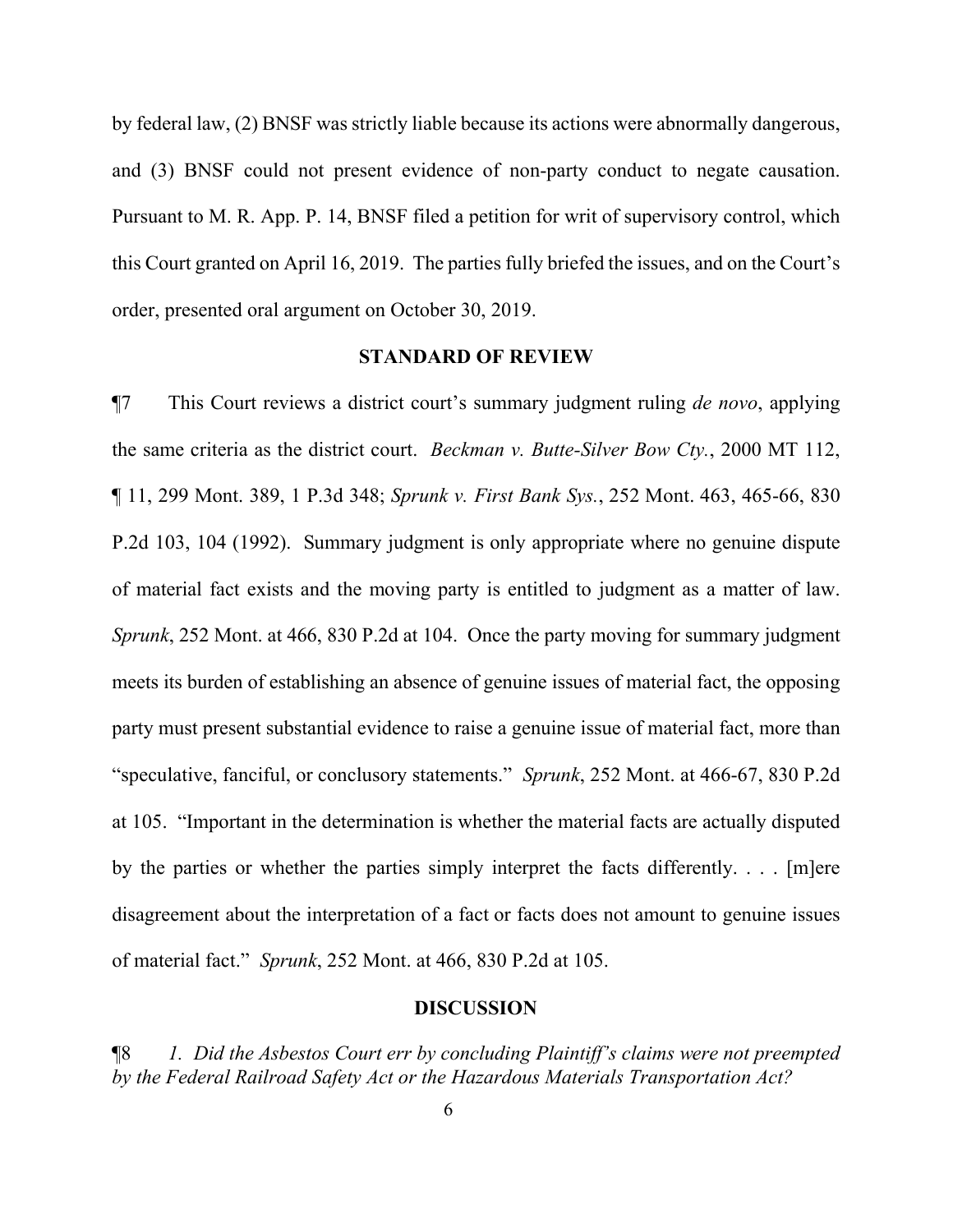¶9 BNSF argues both the Federal Railroad Safety Act (FRSA) and the Hazardous Materials Transportation Act (HMTA) preempt Plaintiffs' claims in this case. Plaintiffs counter that FRSA and HMTA do not preempt their claims based on the plain language of the regulations promulgated under the respective Acts.

¶10 The United States Supreme Court and this Court have "consistently held that preemption is not easily favored." *Reidelbach v. Burlington N. & Santa Fe Ry. Co.*, 2002 MT 289, ¶ 21, 312 Mont. 498, 60 P.3d 418; *see Medtronic, Inc. v. Lohr*, 518 U.S. 470, 485, 116 S. Ct. 2240, 2250 (1996). Both courts have generally applied a "presumption against preemption." *Reidelbach*, ¶ 21 (citations omitted). Where a statute contains an express preemption clause, courts "do not invoke any presumption against pre-emption but instead 'focus on the plain wording of the clause, which necessarily contains the best evidence of Congress' pre-emptive intent.'" *Puerto Rico v. Franklin Cal. Tax-Free Trust*, 136 S. Ct. 1938, 1946 (2016) (citing *Chamber of Commerce of the United States of America v. Whiting*, 563 U.S. 582, 594, 131 S. Ct. 1968, 1977 (2011)); *see also CSX Transp. v. Easterwood*, 507 U.S. 658, 664, 113 S. Ct. 1732, 1737 (1993). However, even if this Court did not apply the presumption against preemption in this case, we would nonetheless conclude that BNSF has not met its burden to demonstrate FRSA and HMTA preempt Plaintiffs' claims.

¶11 In *CSX Transportation*, the plaintiff's husband was killed when a train owned and operated by CSX Transportation, Inc. (CSX) collided with his truck. Plaintiff alleged CSX was negligent for failing to maintain adequate warning devices at a railroad crossing and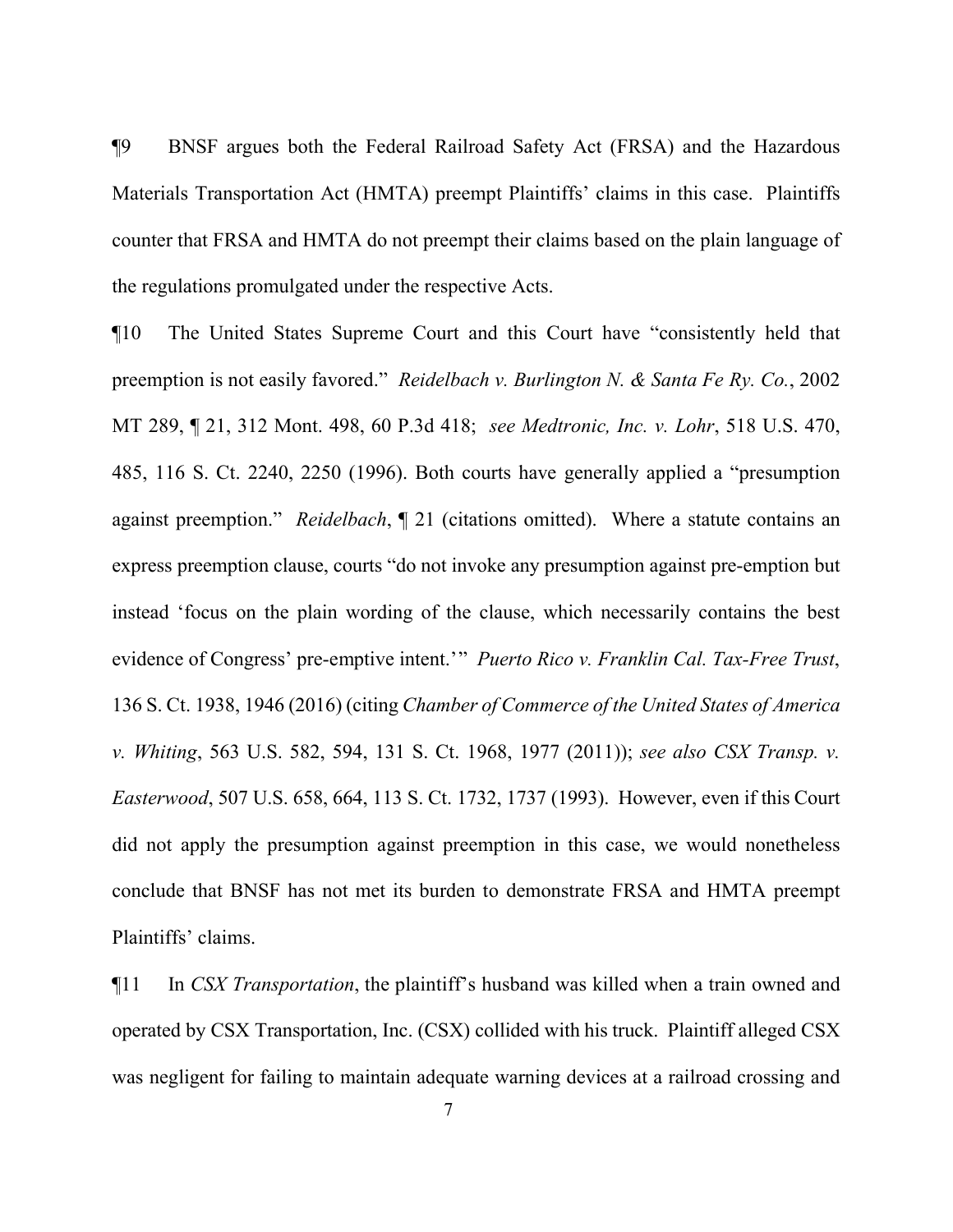for operating a train at an excessive speed, while CSX contended the claims were preempted by FRSA. *CSX Transp.*, 507 U.S. at 661, 113 S. Ct. at 1736. In determining whether the claims were preempted, the United States Supreme Court examined the plain text of FRSA's express preemption provision, now 49 U.S.C. § 20106, which provided that "the states are permitted to 'adopt or continue in force any law, rule, regulation, order, or standard relating to railroad safety until such time as the Secretary has adopted a rule, regulation, order, or standard covering the subject matter of such State requirement.'" *CSX Transp.*, 507 U.S. at 662, 113 S. Ct. at 1736 (citing 45 U.S.C. § 421). The Supreme Court found the specific issue with respect to preemption under this statute was "whether the Secretary of Transportation has issued regulations covering the same subject matter as [the the State's] negligence law[.]" *CSX Transp.*, 507 U.S. at 664, 113 S. Ct. at 1738. Thus, to prove a state law claim is preempted under the language of FRSA's preemption provision, a party "must establish more than that [the regulations] 'touch upon' or 'relate to' the subject matter, for 'covering' is a more restrictive term which indicates that pre-emption will lie only if the federal regulations *substantially subsume* the subject matter of the relevant state law." *CSX Transp.*, 507 U.S. at 664, 113 S. Ct. at 1738 (internal citations omitted) (emphasis added). In this context, the "subject matter of the relevant state law" is determined by looking at the subject matter of the plaintiff's allegations. *See CSX Transp.*, 507 U.S. at 665, 113 S. Ct. at 1738.

¶12 BNSF cites the same FRSA express preemption provision that was at issue in *CSX Transportation* for its contention that Plaintiffs' claims are preempted. Therefore, like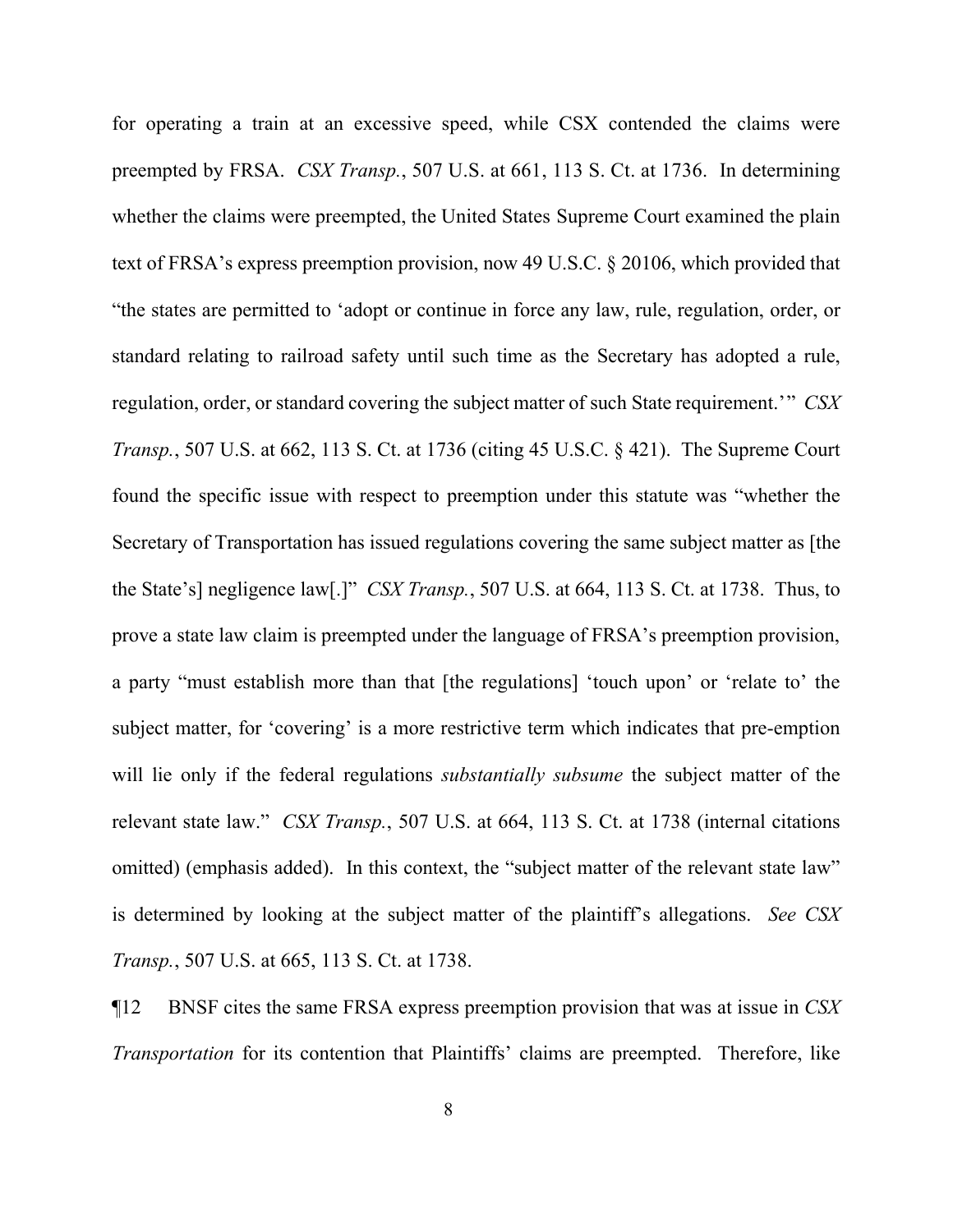CSX, BNSF has the burden of establishing that FRSA's regulations substantially subsume the subject matter of the allegations of Plaintiffs' claims. We conclude BNSF has not met that burden.

¶13 First, BNSF contends Plaintiffs' claims are preempted under 49 C.F.R. § 213.9, which provides the maximum speed that trains may travel. In support, BNSF points to only one sentence of Plaintiffs' 36-page complaint, which states "[a]n average of 20 non-stop trains consisting of up to 100 cars sped through the Libby Railyard at 50 mph on a given day." In the context of the paragraph from which this sentence is taken, $2$  and viewed in the context of Plaintiffs' complaint, the sentence does not state a claim involving state law subject matter that is substantially subsumed by the cited federal regulations. Discussing § 213.9 in *CSX Transportation*, the Supreme Court concluded, "[o]n their face, the provisions . . . address only the maximum speeds at which trains are permitted to travel given the nature of the track on which they operate." *CSX Transp.*, 507 U.S. at 674, 113 S. Ct. at 1742. Here, BNSF has not established that Plaintiffs' claims are based on the contention BNSF's trains were travelling in excess of the maximum speed permitted by the regulation for the type of track it used in Libby. Although Plaintiffs reference the speed

 $\overline{a}$ 

<span id="page-8-0"></span><sup>&</sup>lt;sup>2</sup> The entirety of the complaint's paragraph provides: "Constant industrial activities took place at the Railyard throughout Plaintiffs' period of exposure, resulting in disturbance of the asbestos containing dirt, dust, and vermiculite ore documented at the site. These railroad activities occurred in close proximity to, or direct contact with, the ubiquitous visible vermiculite at the site, resulting in creation of consistent clouds of visible dust. An average of 20 non-stop trains consisting of up to 100 cars sped through the Libby Railyard at 50 mph on a given day. Asbestos containing dust produced through active disturbance of vermiculite, asbestos contaminated soil and other surfaces would remain suspended for many hours as it drifted throughout the Libby community."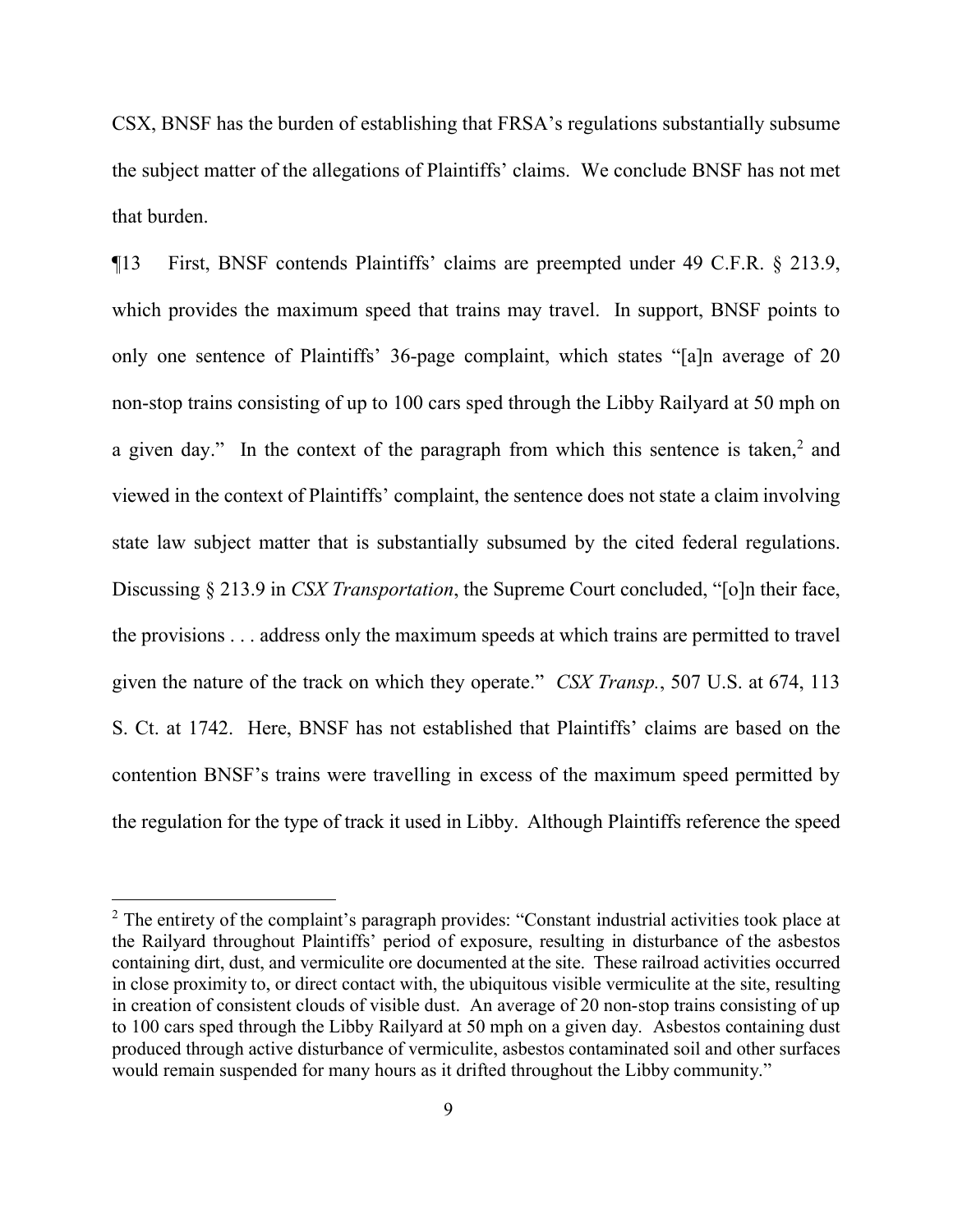of the trains in the sentence BNSF refers to, they do not contend this speed exceeded an approved maximum speed for the area or the type of track. Thus, because Plaintiffs' claims are not substantially about train speed, the cited regulations can only be said at most to "touch upon" or "relate to" Plaintiffs' broader claims, and have no preemptive effect upon this action. Therefore, applying § 213.9 on its face, BNSF has not met its burden to establish that the regulations substantially subsume Plaintiffs' claims.

¶14 Additionally, even employing a broader review of the "context of the overall structure of the regulations," as the Supreme Court did in *CSX Transportation*, we still conclude Plaintiffs' claims are not based upon state law subject matter substantially subsumed by the federal regulations. *CSX Transp.*, 507 U.S. at 674, 113 S. Ct. at 1742. In *CSX Transportation*, the Supreme Court held that, although the Plaintiffs did not contend CSX's train was travelling over the speed limit, "[u]nderstood in context of the overall structure of the regulations, the speed limits must be read as not only establishing a ceiling, but also precluding additional state regulation of the sort that respondent seeks to impose on petitioner." *CSX Transp.*, 507 U.S. at 674, 113 S. Ct. at 1742. The Supreme Court based this conclusion on the fact that "the safety regulations established by the Secretary concentrate on providing clear and accurate warnings of the approach of oncoming trains to drivers. Accordingly, the Secretary's regulations focus on providing appropriate warnings given variations in train speed." *CSX Transp.*, 507 U.S. at 674, 113 S. Ct. at 1742-43. Here, BNSF has pointed to no contention in Plaintiffs' complaint or other pleadings indicating they are seeking state law relief based on unclear or inaccurate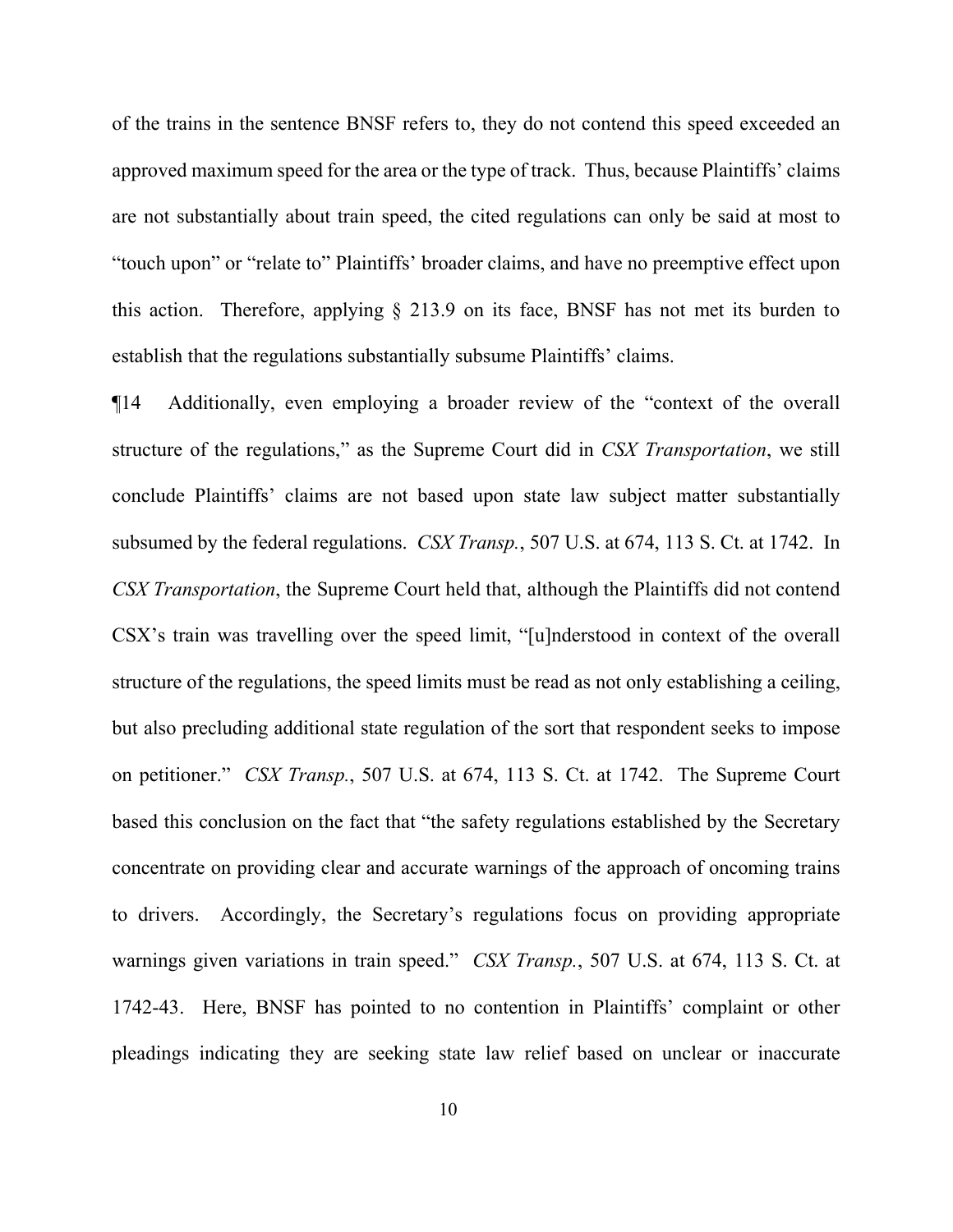warnings given by BNSF of the approach of their trains to drivers or pedestrians. Therefore, we conclude  $\S 213.9$  does not substantially subsume the Plaintiffs' claims.

¶15 Second, BNSF contends the regulations within 49 C.F.R. §§ 215.009-215.203 preempt Plaintiffs' claims premised upon BNSF spilling vermiculite out of its cars, arguing the regulations "address the selection, the inspection, and the repairing of freight cars." BNSF points to a factual allegation in Plaintiffs' complaint that "vermiculite[-]containing amphibole asbestos was released to the environment through spillage from rail cars." BNSF does not specifically identify which regulation it believes preempts Plaintiffs' claims, and we conclude the regulations do not preempt Plaintiffs' state law claims for the same reasons as stated above. The regulations provide the appropriate protocol for addressing defects in railcars, including defective wheels, plain bearing boxes, and roller bearings, and govern when railcars must be inspected for compliance. BNSF does not contend, and Plaintiffs' complaint does not allege, that Plaintiffs' claims are based on a defect in the cars that caused spillage. BNSF has not met its burden to establish that 49 C.F.R. §§ 215.009-215.203 substantially subsume the subject matter of Plaintiffs' state law claims, and therefore, Plaintiffs' claims are not preempted thereby.

¶16 BNSF also alleges that sections of the HMTA preempt Plaintiffs' claims. However, BNSF cannot meet its burden of establishing that Plaintiffs' state law claims are substantially subsumed by the HMTA because, as BNSF concedes, the HMTA does not include ore containing asbestos as a hazardous material. Federal courts in Montana have likewise held that the HMTA "poses no regulatory effect" on such claims "based upon the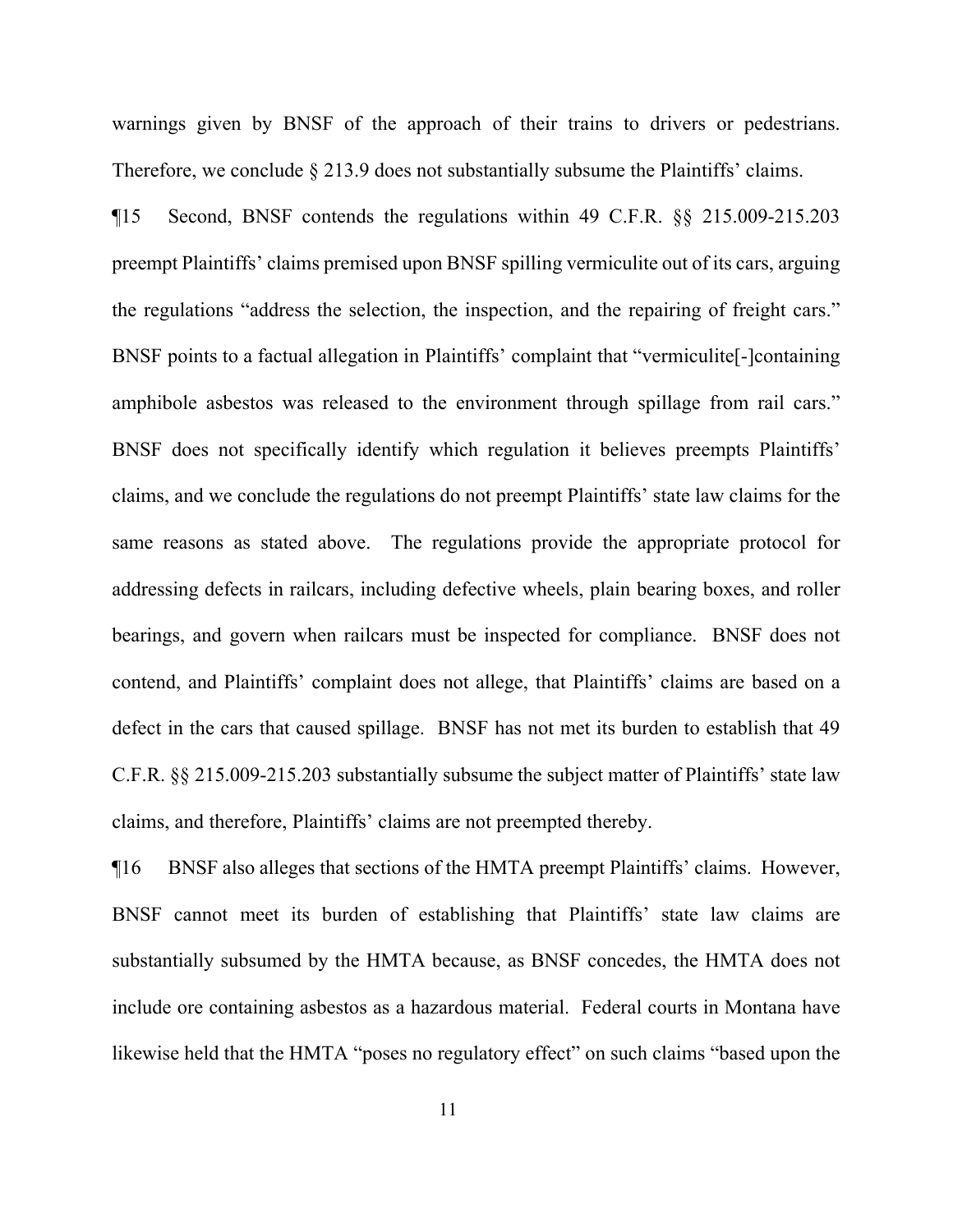fact that immersed asbestos does not constitute a hazardous material. No conflict exists with any state law regarding vermiculite and the HMTA." *Deason v. BNSF Ry. Co.*, 2018 U.S. Dist. LEXIS 126178, \*6-7 (Dist. Mont. 2018); *Underwood v. BNSF Ry. Co.*, 2018 U.S. Dist. LEXIS 126183, \*6-7 (Dist. Mont. 2018); *Murphy-Fauth v. BNSF Ry. Co.*, 2018 U.S. Dist. LEXIS 126180, \*6-7 (Dist. Mont. 2018).

¶17 Finally, we disagree with BNSF's preemption argument that the Secretary of Transportation's exclusion of mineral ore asbestos within the HMTA constitutes an authoritative federal determination that the transportation of mineral-bound asbestos is to be unregulated. In *Sprietsma v. Mercury Marine*, 537 U.S. 51, 123 S. Ct. 518 (2002), the plaintiff's wife died after being struck by a boat propeller. Plaintiff brought suit against the boat's manufacturer, arguing that the company manufactured an unreasonably dangerous product because the boat's motor did not have a propeller guard. *Sprietsma*, 537 U.S. at 55, 123 S. Ct. at 522. The defendants argued, among other things, that the Coast Guard's decision *not* to regulate propeller guards had preempted the plaintiff's claims. *Sprietsma*, 537 U.S. at 56, 123 S. Ct. at 523. The Coast Guard's entire explanation for its regulatory decision stated:

The regulatory process is very structured and stringent regarding justification. Available propeller guard accident data do not support imposition of a regulation requiring propeller guards on motorboats. Regulatory action is also limited by the many questions about whether a universally acceptable propeller guard is available or technically feasible in all modes of boat operation. Additionally, the question of retrofitting millions of boats would certainly be a major economic consideration.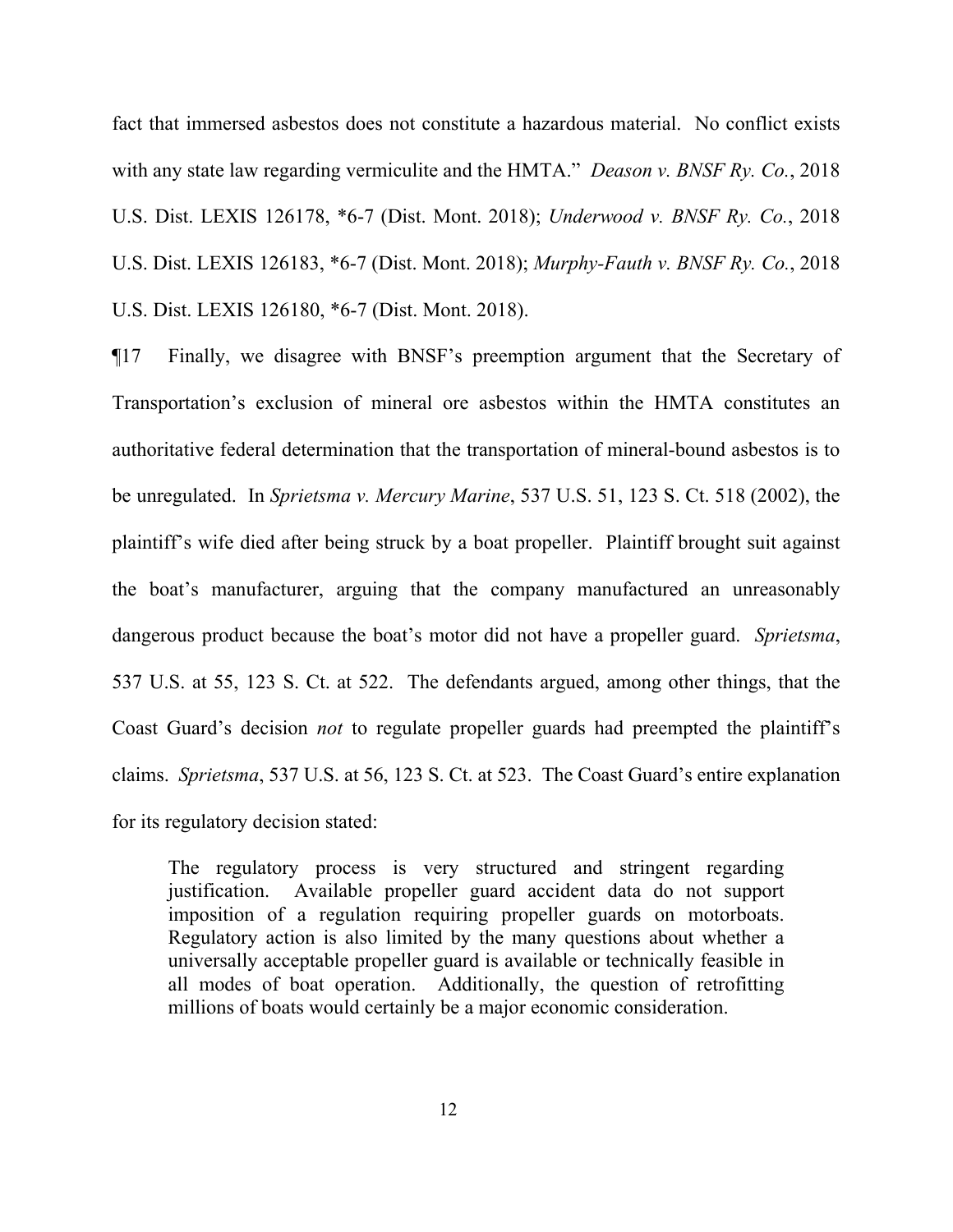*Sprietsma*, 537 U.S. at 66, 123 S. Ct. at 528 (internal quotations omitted). The United States Supreme Court recognized that "'a federal decision to forgo regulation in a given area may imply an authoritative federal determination that the area is best left unregulated, and in that event would have as much pre-emptive force as a decision to regulate.'" *Sprietsma*, 537 U.S. at 66, 123 S. Ct. at 528 (citations omitted). Nonetheless, the Supreme Court held the Coast Guard's explanation "[did] not convey an 'authoritative' message of a federal policy against propeller guards" that would preempt the plaintiff's claims. *Sprietsma*, 537 U.S. at 67, 123 S. Ct. at 528. Rather, the Supreme Court concluded the statement "reveal[ed] only a judgment that the available data did not meet the FBSA's 'stringent' criteria for federal regulation." *Sprietsma*, 537 U.S. at 66-67, 123 S. Ct. at 528. The Supreme Court held the language did not preempt plaintiff's claims because it did not demonstrate the Coast Guard "[took] the further step of deciding that, as a matter of policy, the States and their political subdivisions should not impose some version of [the regulation]." *Sprietsma*, 537 U.S. at 67, 123 S. Ct. at 528. The Supreme Court held that, in order to preempt state law by a determination to forego regulation, there must be an indication that this determination "would be inconsistent with a tort verdict" premised on the finding that the unregulated item caused the plaintiff's injury. *Sprietsma*, 537 U.S. at 67, 123 S. Ct. at 528. Preemption by way of a decision *not* to regulate an area of the law must be "meant in an unqualified sense; otherwise, deliberate federal inaction could always imply preemption, which cannot be." *P.R. Dep't of Consumer Affairs v. Isla Petroleum Corp.*, 485 U.S. 495, 503, 108 S. Ct. 1350, 1355 (1988).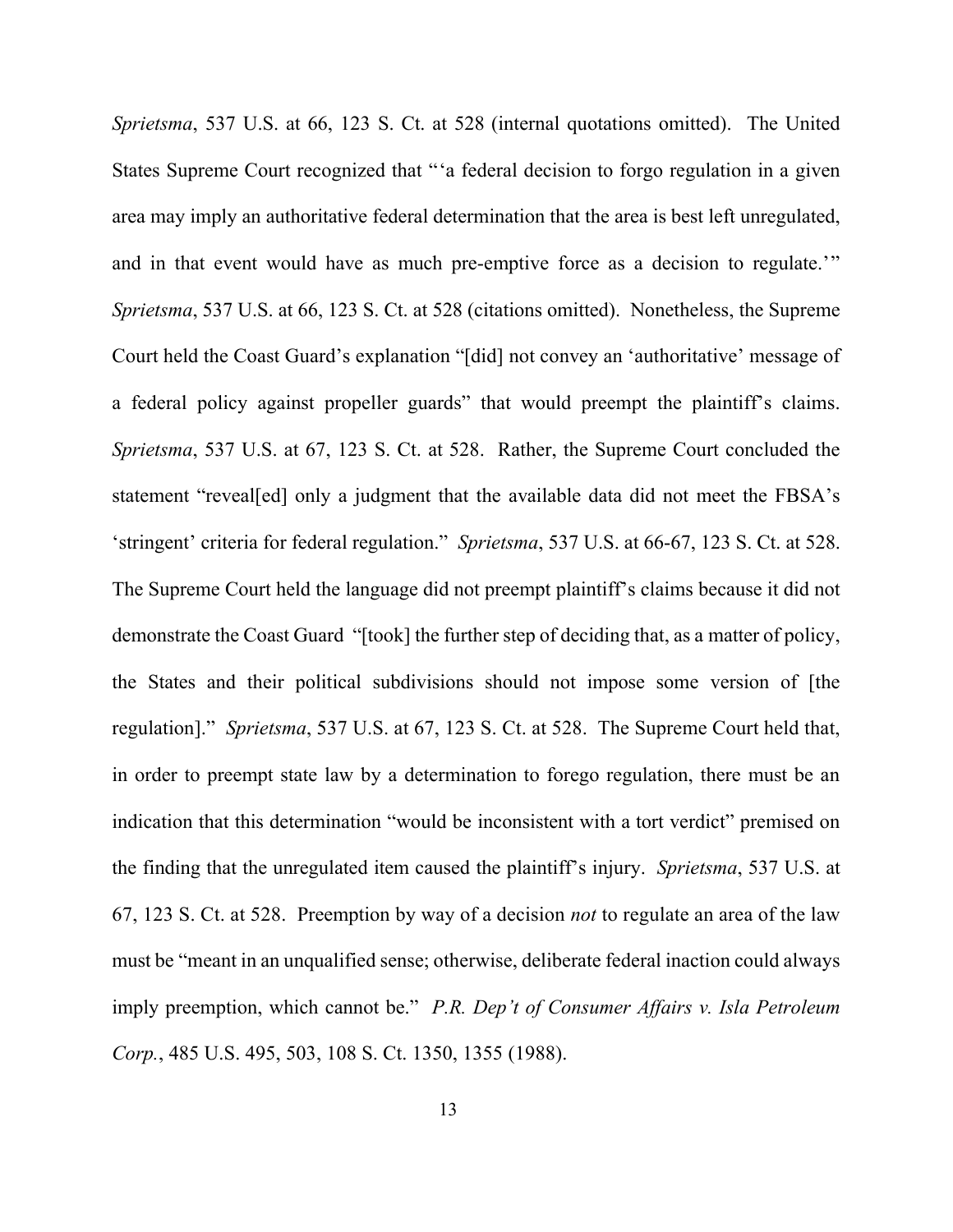¶18 Here, just as in *Sprietsma*, the agency's comments do not express an intention that Plaintiffs' claims be preempted by a decision to forego regulation. The Secretary's explanation provides:

In light of the regulatory controls already in existence or under consideration by other federal agencies, *and until such time* a*s the MTB has more specific and concrete information* that the normal packaging and handling of these forms of asbestos is such as to create unreasonable asbestos exposure problems, the MTB does not believe their specific regulation in transportation is warranted.

43 Fed. Reg. 8562-63 (Mar. 2, 1978) (emphasis added). Similar to the Coast Guard's language in *Sprietsma*, this language reveals only a judgment that there was not enough available data at the time the notice was published for the agency to adopt a regulation. Nothing in the notice's plain language indicates the MTB took the further step of deciding, as a matter of policy, that the States and political subdivisions should not regulate the handling and transport of vermiculite ore. Most importantly, the language does not indicate that a jury's finding that BNSF mishandled vermiculite ore would be in conflict with federal law. Therefore, as in *Sprietsma*, there is no "authoritative" message of a federal policy against regulating the handling of vermiculite ore. Thus, we also conclude Plaintiffs claims are not preempted by the HMTA.

¶19 *2. Did the Asbestos Court err by concluding BNSF is strictly liable to the Plaintiffs because it engaged in an abnormally dangerous activity?*

¶20 The Asbestos Court concluded BNSF's activities were abnormally dangerous, applying the multi-factor test in the Restatement (Second) of Torts, § 520. BNSF argues the Asbestos Court erred because there were genuine issues of material fact regarding its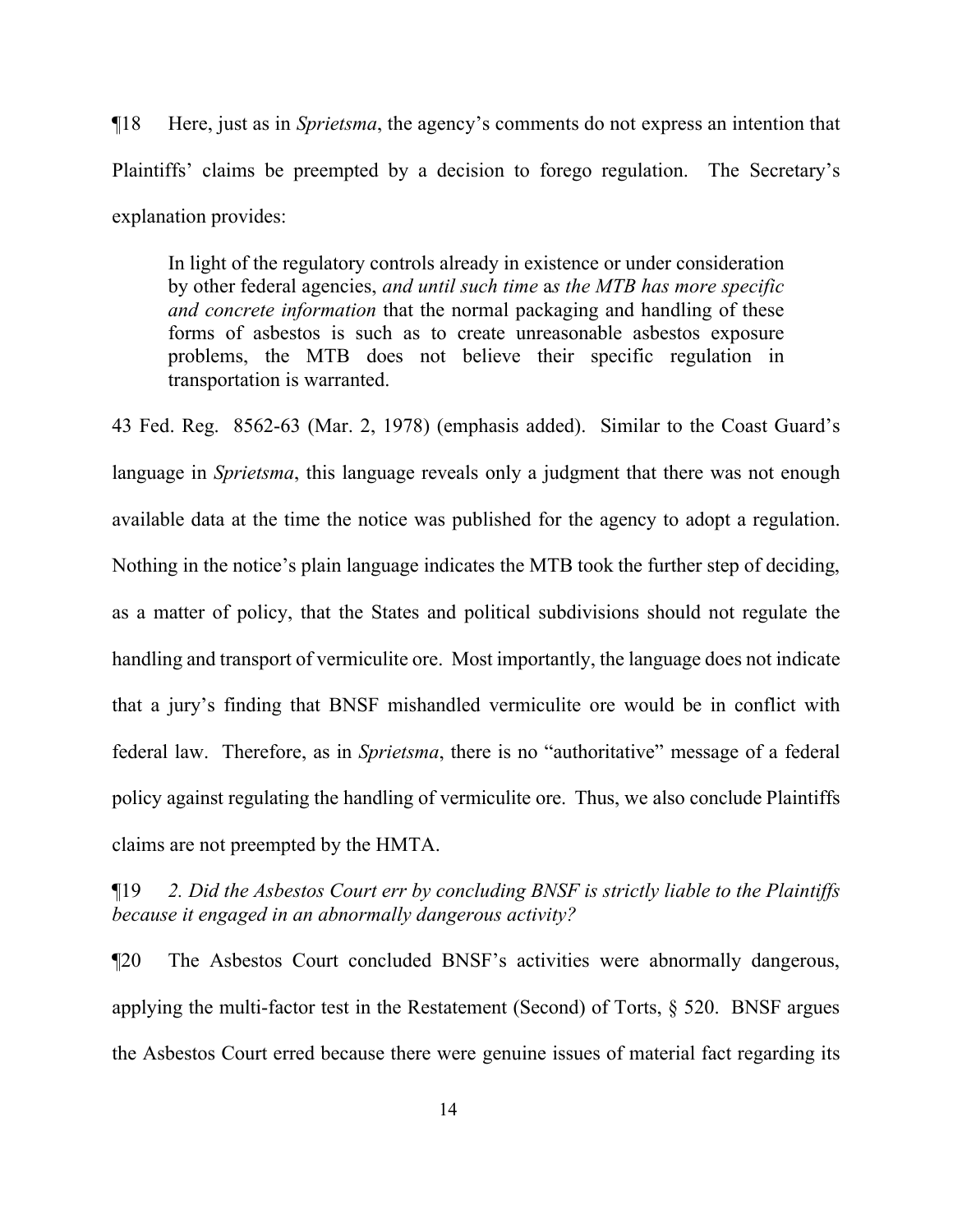responsibility for bringing asbestos into Libby. Plaintiffs answer there is no genuine dispute of material fact and that BNSF merely disagrees about the interpretation of the evidence, which does not rise to the level of factual dispute required to overcome summary judgment.

¶21 In *Matkovic v. Shell Oil Co.*, 218 Mont. 156, 707 P.2d 2 (1985), this Court adopted Restatement (Second) of Torts §§ 519 and 520. Section 519 provides that one who carries on an abnormally dangerous activity is subject to strict liability. This strict liability "is limited to the instances of harm that made the activity or condition abnormally dangerous[.]" *Covey v. Brishka*, 2019 MT 164, ¶ 23, 396 Mont. 362, 445 P.3d 785. Section 520 defines "abnormally dangerous" in this context, providing that courts should consider the following factors:

- (a) Existence of a high degree of risk of some harm to the person, land or chattels of others;
- (b) Likelihood that the harm that results from it will be great;
- (c) Inability to eliminate the risk by the exercise of reasonable care;
- (d) Extent to which the activity is not a matter of common usage;
- (e) Inappropriateness of the activity to the place where it is carried on; and
- (f) Extent to which its value to the community is outweighed by its dangerous attributes.

"To make a determination that an activity is abnormally dangerous, all factors need not be present, but a district court must nonetheless consider all the factors." *Covey*, ¶ 23 (citing *Chambers v. City of Helena*, 2002 MT 142, ¶ 21, 310 Mont. 241, 49 P.3d 587). We address

the factors in turn.

*a. Existence of a high degree of risk of some harm to the person, land, or chattels of others*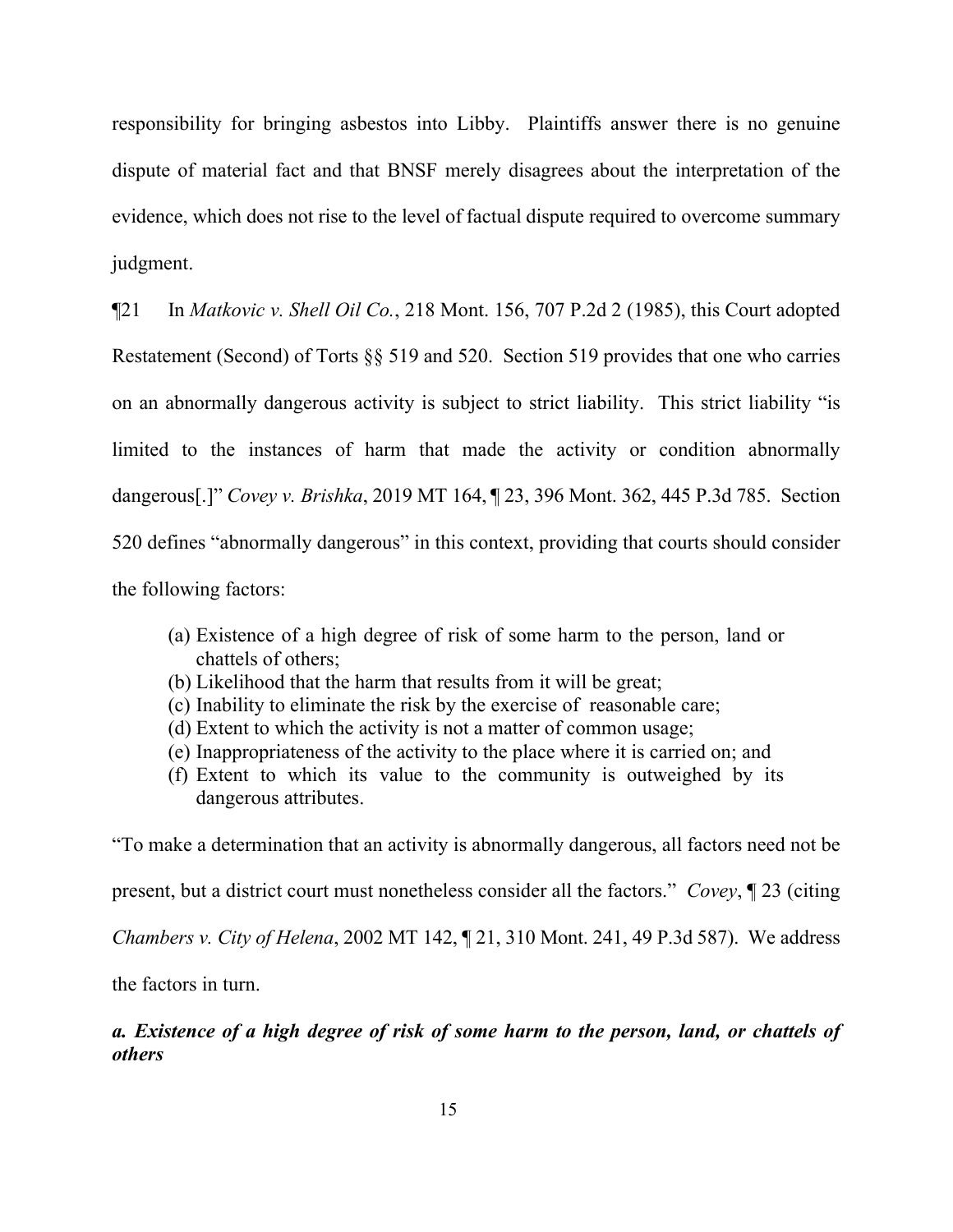¶22 The Asbestos Court found this factor "weigh[ed] heavily in favor of finding an abnormally dangerous activity" because "[t]here is no question that through BNSF's activities in Libby there was a high degree of risk of some harm to members of the community exposed to asbestos dust[.]" BNSF contends a genuine issue of material fact exists regarding whether it exposed the community to asbestos, arguing that "virtually no asbestos was present on or around BNSF's tracks, its railyard, or the air surrounding its properties." Plaintiffs assert the record before the Asbestos Court clearly indicated that, more than a decade after the Libby vermiculite activities ceased, BNSF's Libby Railyard still contained vast asbestos contamination. The parties do not dispute that exposure to asbestos creates a high degree of risk of harm to individuals through airborne contamination.

¶23 The evidence BNSF presents does not dispute there were large amounts of asbestos present in its railyard and around its tracks. Central to both parties' arguments is the EPA's 2003 Initial Pollution Report. BNSF correctly points out that the document provides, "[a] total of 22 surface soil samples collected along the railroad tracks and its railyard ranged from a trace to less than 1% fibrous amphibole asbestos by weight." However, reviewing the document in its entirety, it also establishes additional facts BNSF does not dispute, including that the railyard testing revealed asbestos soil levels of 2-5% and extensive areas of visible vermiculite. Therefore, by not actually disputing *the entirety* of the EPA's report, including the several statements that ample asbestos remained in the Libby Railyard, BNSF did not meet its burden to defeat summary judgment. Similarly, BNSF references one part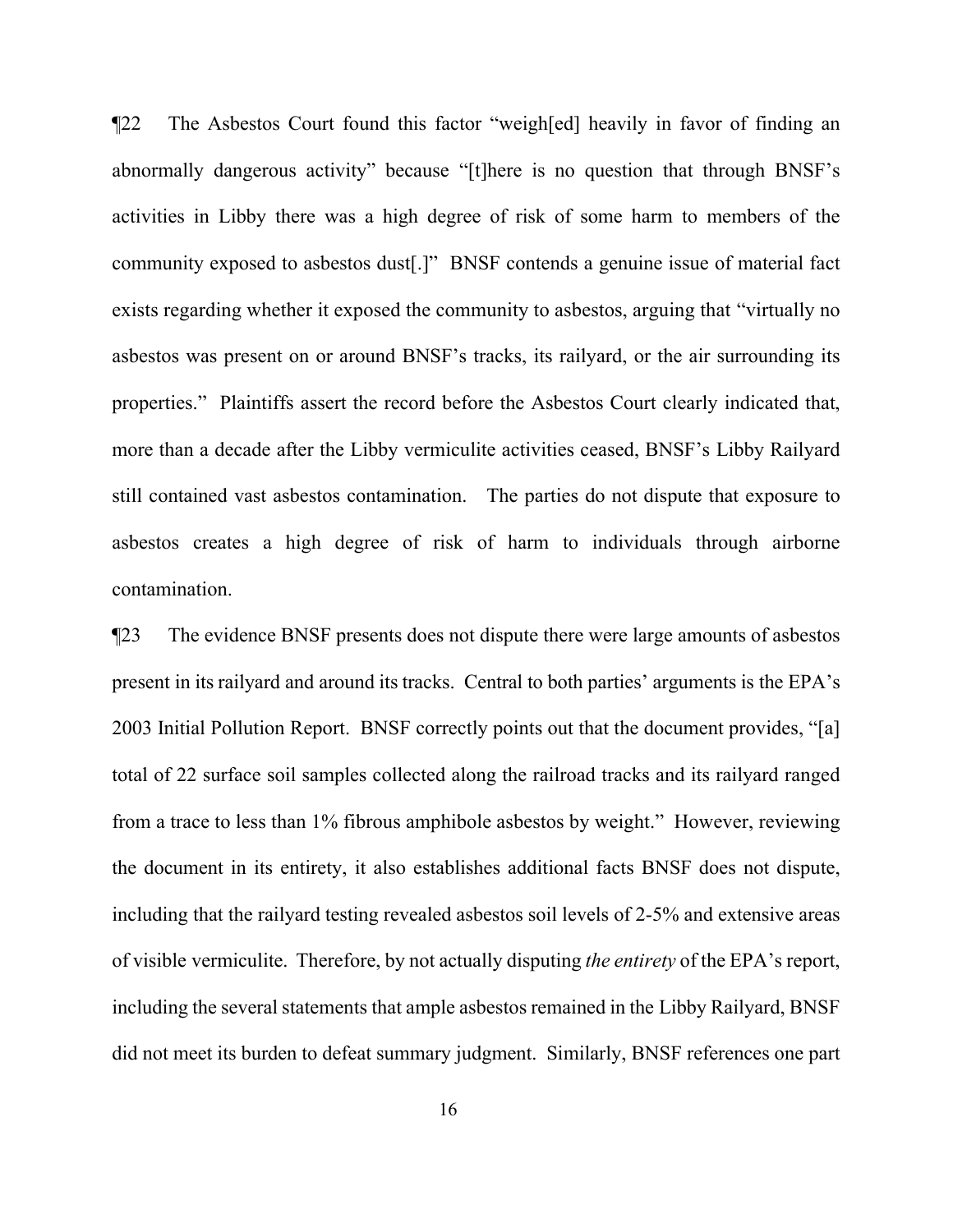of a 2001 EPA report on personal air samples, and points out that those results do not exceed the OSHA limit. However, upon examining the entirety of the test results in that report, it is clear that plenty of the samples taken did exceed the OSHA limit. Likewise, the EPA's 2003 Initial Pollution Report indicates airborne asbestos levels at 7-14 f/cc, far above the OSHA limit. Again, BNSF does not dispute these numbers. Finally, BNSF's expert, relying on maps that indicate asbestos was present in the soil around BNSF's property, maintained only that the asbestos in the soil "is not *clustered* around the BNSF rail yard or the BNSF tracks," but that, nonetheless, "detections of [asbestos] are widespread throughout the area . . . ." (Emphasis added.) Thus, although BNSF cherry picks the record to cite to isolated favorable test results, it is beyond dispute that extensive asbestos existed, at high levels, on BNSF's properties.

¶24 Additionally, several of BNSF's citations to evidence that it argues disputes the assertion it brought asbestos into Libby are not supported by the record. For example, BNSF contends that "[s]tudies of vermiculite concentrate employing transmission electron microscopy . . . found only trace amounts of asbestos fibers" of less than 0.1%, citing to a paragraph in Plaintiffs' expert's report. However, that paragraph plainly does not report the levels of contamination that BNSF proffers, but rather provides, "[o]utdoor asbestos air concentrations were measured at locations near the downtown BNSF Railyard in 1975 at up to 1.5 f/cc, more than 16,000 times higher than the LA RfC." Similarly, BNSF contends that virtually no asbestos was present in its railyard, and cites to its own Statement of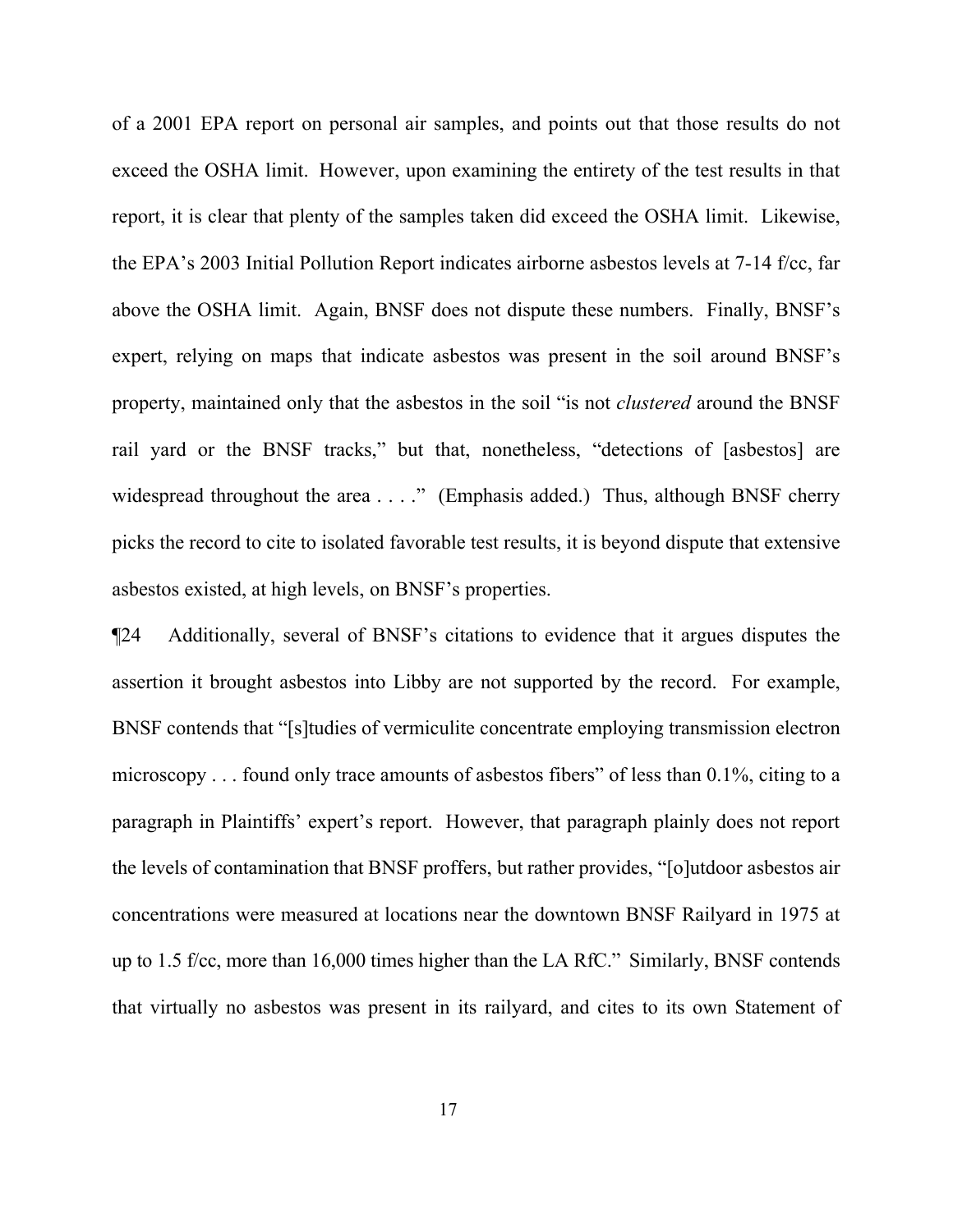Disputed Facts that there was no visible vermiculite throughout the railbeds. However, the attached maps show plain markings for "visible biotite" on all of BNSF's tracks. [3](#page-17-0)

¶25 Therefore, we conclude the Asbestos Court correctly determined BNSF did not meet its burden of disputing Plaintiff's assertions. Because it is undisputed that BNSF's properties in Libby contained extensive asbestos contamination, and exposure to asbestos creates a great risk of harm to individuals, the Asbestos Court did not err in concluding this factor weighs in favor of finding BNSF strictly liable.

## *b. Likelihood that the harm that results from it will be great*

¶26 Here, the Parties made the same arguments they articulated under factor (a). Likewise, the Asbestos Court again found this factor weighed heavily in favor of imposing strict liability, noting BNSF's "actual knowledge of the consequences of asbestos dust exposure, stemming from both concentration of exposure and duration, and . . . that asbestos dust exposure could cause latent diseases." Therefore, our analysis under factor (a) also applies to factor (b) in this case, and the Asbestos Court did not err in finding this factor weighed in favor of holding BNSF strictly liable.

# *c. Inability to eliminate the risk by the exercise of reasonable care*

 $\overline{a}$ 

<span id="page-17-0"></span><sup>&</sup>lt;sup>3</sup> As support for several of its central contentions, BNSF cites to its Statement of Disputed Facts and Supplemental Statement of Disputed Facts, which in turn cite to several different individual exhibits, some of which were not provided to the Court in BNSF's appendix, despite this Court's order noting deficiencies in the appendix and requesting supplementation. For example, BNSF's support for the statement that there was "virtually no asbestos" in the railyard cited to 19 different paragraphs of its Supplemental Statement of Disputed Facts, and those statements cited to eleven different exhibits, some of which were not provided in BNSF's revised appendix.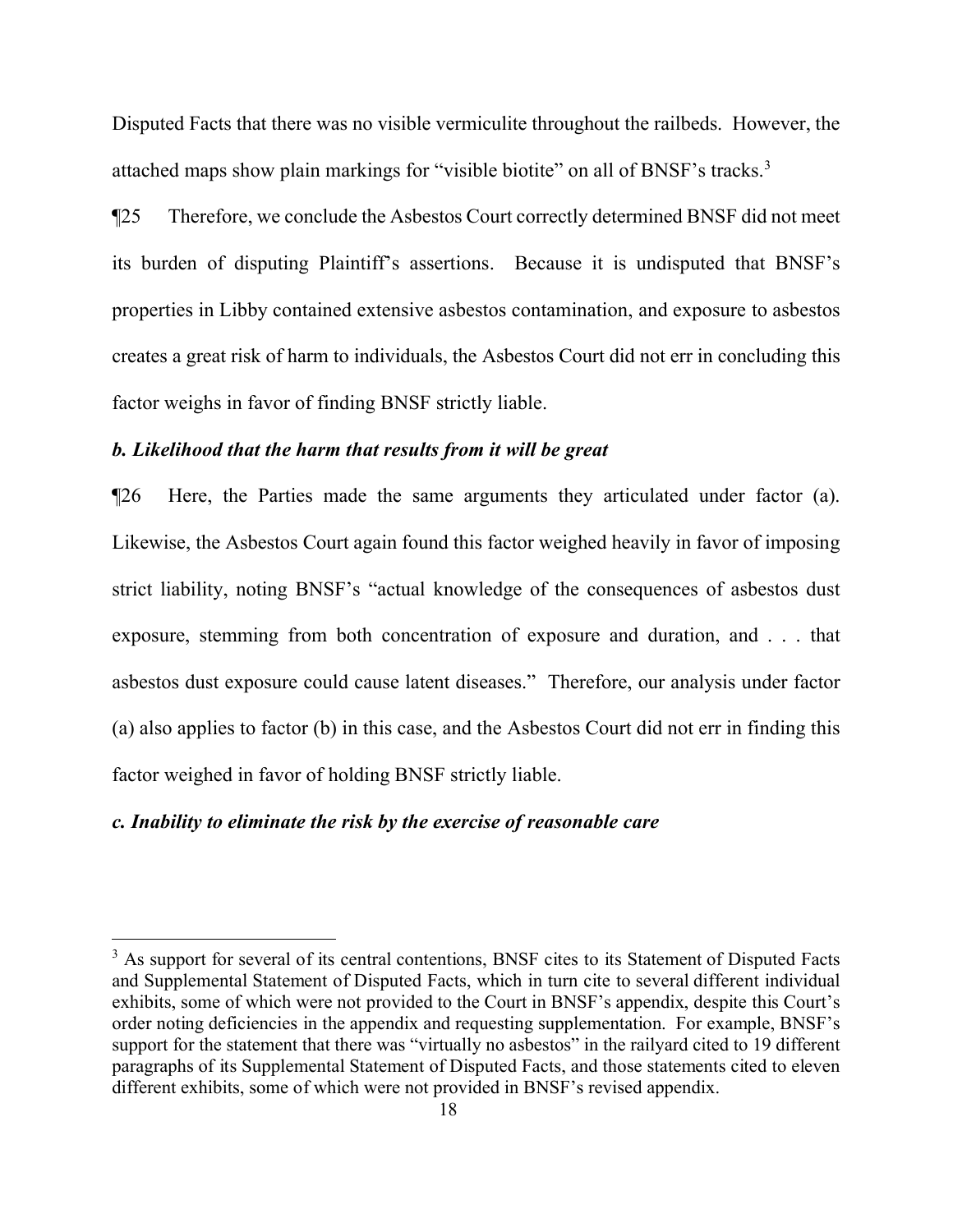¶27 Plaintiffs argue the Asbestos Court correctly concluded this factor weighed in favor of applying strict liability because it found "a prudent safety program could [not] conceivably have mandated community-wide use of qualified respirators or showers and a change of clothes for anyone and everyone randomly exposed to BNSF's asbestos dust[.]" BNSF contends the Asbestos Court's analysis was improper and that the risk of transporting asbestos can be reasonably limited.

¶28 Comment h to § 520 explains, "[i]t is not necessary, for the factor stated in Clause (c) to apply, that the risk be one that no conceivable precautions or care could eliminate. What is referred to here is the unavoidable risk remaining in the activity, even though the actor has taken all reasonable precautions in advance and has exercised all reasonable care, in his operation, so that he is not negligent." Further, Comment h explains that "when safety cannot be attained by the exercise of due care" the danger becomes "abnormal."

¶29 Consequently, both parties offer incorrect arguments about the question the Asbestos Court should have analyzed here. BNSF argues the proper analysis is whether a person who transports or handles asbestos can make the *dangers* associated with those actions "reasonable." However, as Comment h explains, the question is not whether the danger can be "reduced to reasonable," but whether the exercise of reasonable care can eliminate the abnormal danger in the object. The Plaintiffs' analysis relies on the contention that safety for each citizen of Libby would not be "conceivable," but Comment h expressly rejects this type of analysis.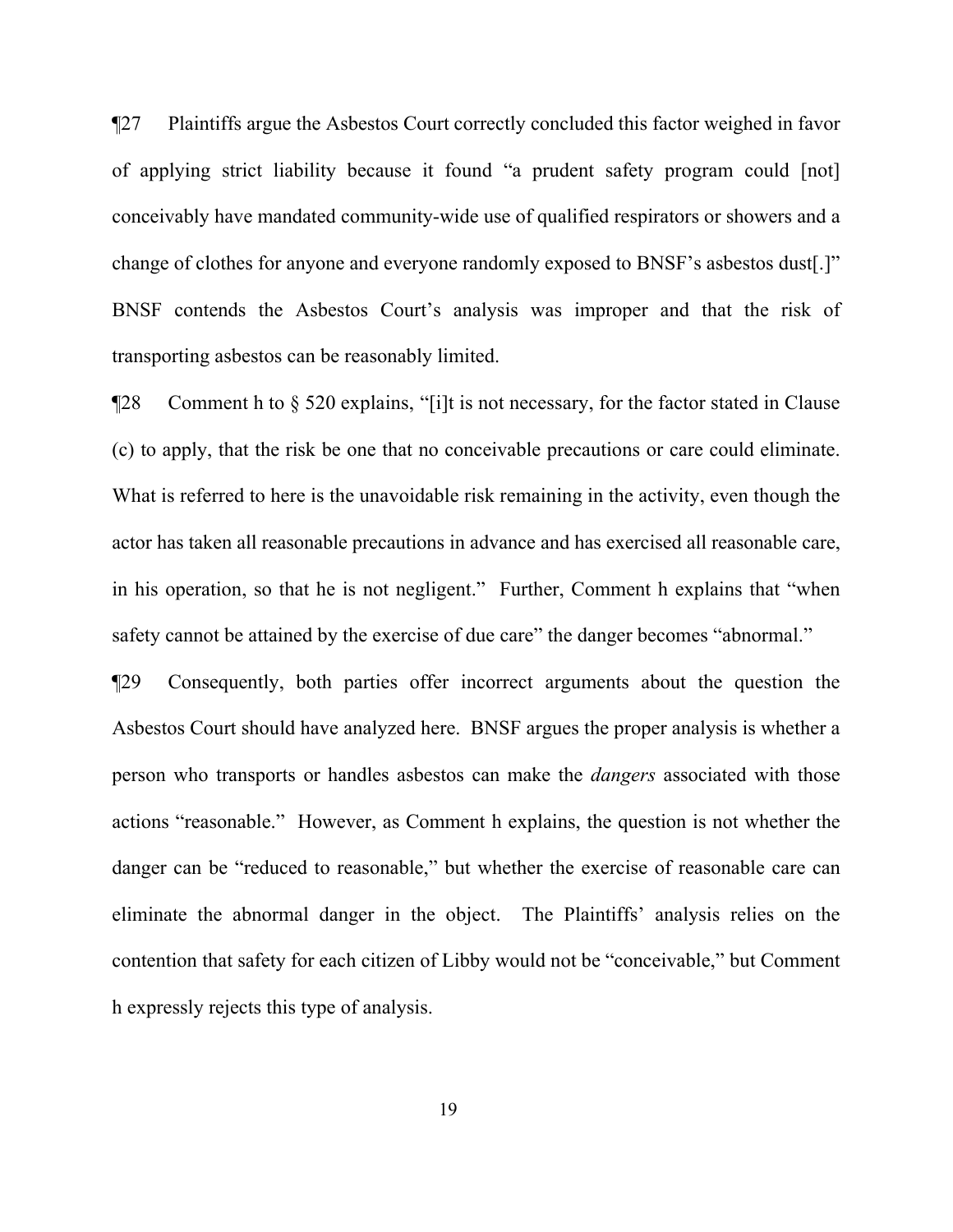¶30 Even setting aside its analytical error, BNSF presents no more than a conclusory statement that "there is no evidence that reasonable care in the packaging of vermiculite concentrate cannot reduce any risks to reasonable levels, particularly in light of the evidence showing no harmful contamination emanating from BNSF's activities and property." Further, the authority BNSF cites to establish that asbestos can be made reasonably safe is distinguishable. *See Splendorio v. Bilray Demolition Co.*, 682 A.2d 461, 466 (R.I. 1996) (the court expressly limited its holding to the facts of that case where the defendant was tasked with the "limited activit[y]" of inspecting buildings for asbestos prior to demolition); *PSI Energy Inc. v. Roberts*, 829 N.E.2d 943, 954-55 (Ind. 2005) (determining if asbestos is "intrinsically dangerous" in the context of employer-independent contractor liability, not if there was abnormal danger under the § 520 factors); *Tatera v. FMC Corp.*, 786 N.W.2d 810 (Wis. 2010) (finding only that the risk of asbestos exposure can be limited in the *workplace* by wearing protective equipment); *Van Fossen v. MidAmerican Energy Co.*, 777 N.W.2d 689, 695 (Iowa 2009) (likewise, focusing on limiting the risk of asbestos exposure in the workplace). Therefore, this factor weighs in favor of finding BNSF strictly liable.

# *d. Extent to which the activity is not a matter of common usage*

¶31 BNSF argues that transporting asbestos should be considered common usage because it is common in the industry. Plaintiffs answer BNSF's activities, including transporting vermiculite, are not common usage as defined by the Restatement. The Asbestos Court concluded this factor "tilt[ed] in favor of finding an abnormally dangerous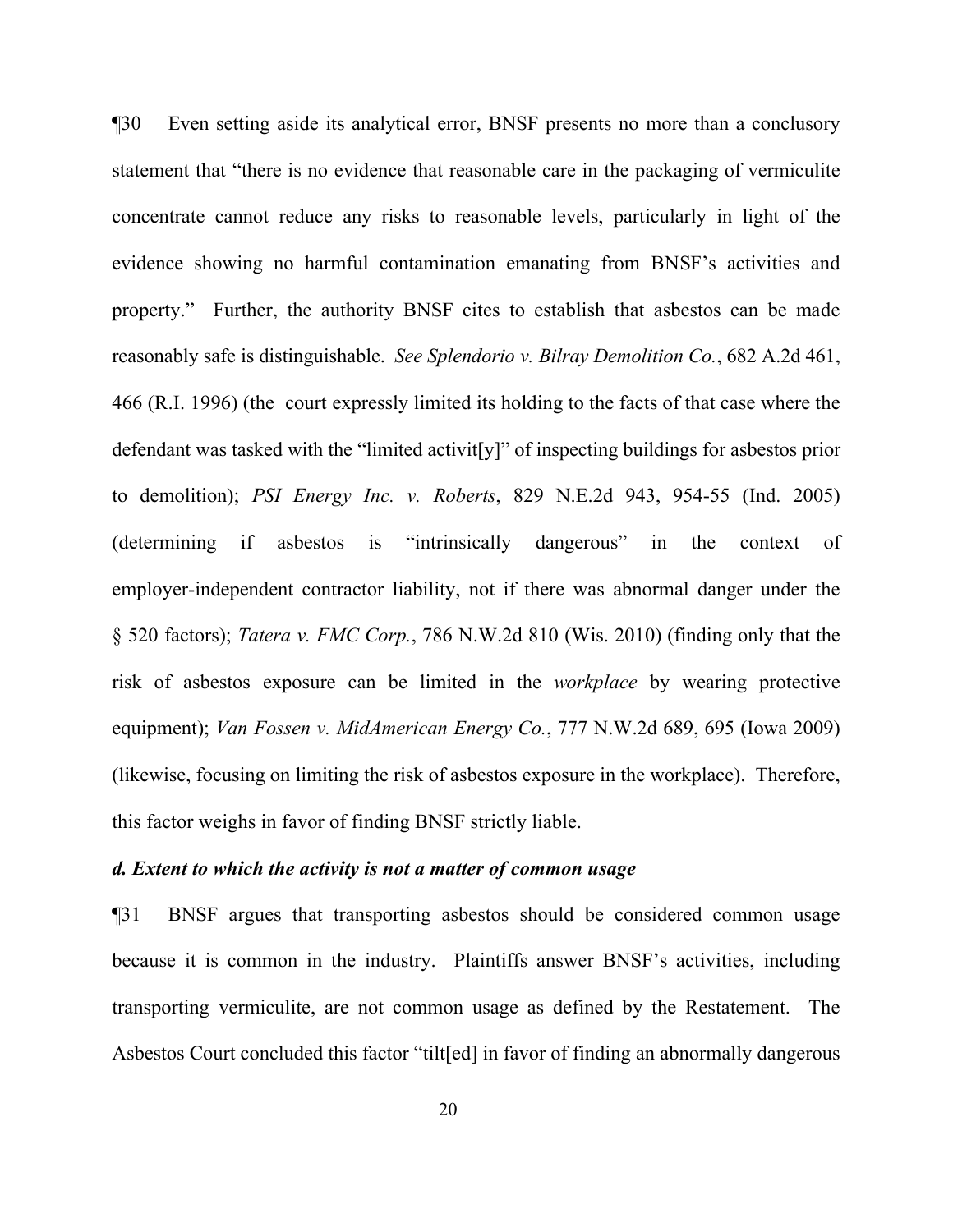activity" because "[w]hile the transportation of vermiculate to market was a matter of common usage, BNSF's other activities were not."

¶32 Although Comment i to § 520 provides that activities of common usage are typically carried on by "the great mass of mankind or by many people," several jurisdictions have found that industrial activities such as transporting asbestos can be common usage if they are customary throughout the country or if the services they provide are widely used in the community. *See, e.g.*, *Apodaca v. AAA Gas Co.*, 73 P.3d 215, 227 (N.M. Ct. App. 2003) (citing *New Meadows Holding Co. v. Wash. Water Power Co.*, 687 P.2d 212, 216 (Wash. 1984) (holding the underground transmission of gas is a matter of common usage because approximately 160 million people use gas for residential needs); *Johnson & Johnson v. First Nat'l Bank*, 594 S.W.2d 870, 872 (Ark. Ct. App. 1980) (finding that, although the gas at issue was uncommon, it is "more important" to the consideration of whether it is common usage that "it be uncommon for industrial operations to store and use potentially dangerous gases in pipes in factories in industrial areas."); *First Nat'l Bank in Albuquerque v. Nor-Am Agric. Prods.*, 537 P.2d 682, 687 (N.M. 1975) (finding grain treatment was "common usage" because it "had wide acceptance and use throughout the country" at the time of the incident); *Arlington Forest Assoc. v. Exxon Corp.*, 774 F. Supp. 387, 391 (Va. E. Dist. Ct. 1991) (holding that although Comment i requires the activity to be carried on by the great mass of mankind, removing gasoline from a commercial underground storage tank is nonetheless common usage because such tanks are widely present throughout communities in the country, specifically in close proximity to residential areas). This Court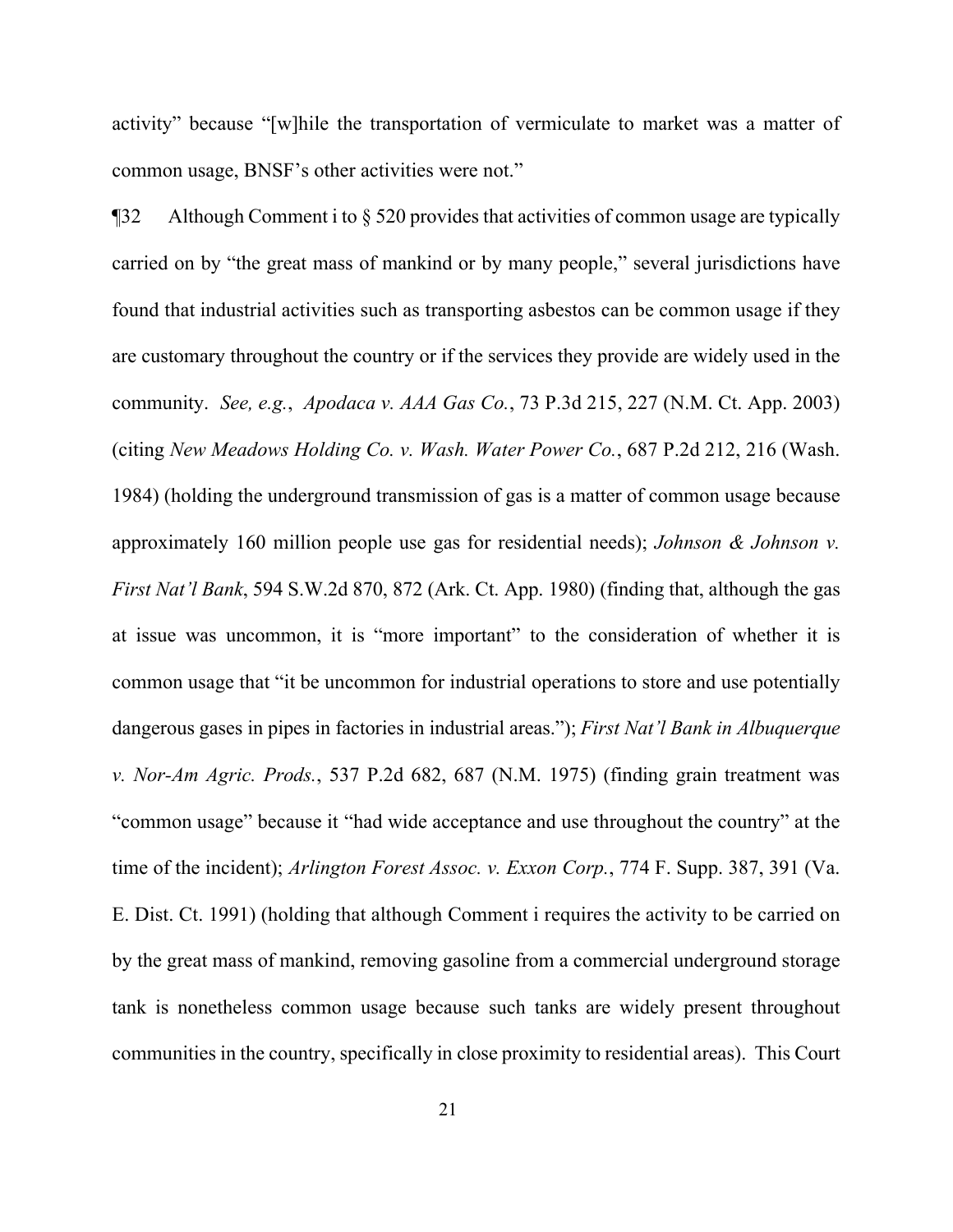finds the reasoning of these jurisdictions persuasive. Similar to the above referenced cases, BNSF's activity of transporting vermiculite was a common activity in the railroad industry, particularly during the time period at issue here. Likewise, the Libby mine provided vermiculite products to a wide range of individuals across the country, making the activity "common usage" under the rule adopted by the above jurisdictions. Therefore, this factor weighs in favor of finding that BNSF was not engaged in an abnormally dangerous activity.

## *e. Inappropriateness of the activity to the place where it is carried on*

¶33 As to this factor, BNSF contends the areas where it carried on its activities were appropriate because "BNSF conducted its operations on railroad tracks and in a railroad yard." Plaintiffs rely on *Dutton v. Rocky Mountain Phosphates*, 151 Mont. 54, 438 P.2d 674 (1968), for their argument that the area where BNSF carried on its activities was inappropriate. The Asbestos Court determined that this factor tilted in favor of finding an abnormally dangerous activity because "BNSF's activities were conducted in a dense urban/residential neighborhood where numerous community members risked exposure by visiting the baseball fields, going to the hospital, shopping downtown, or simply being at home."

¶34 Although BNSF is correct that a railroad must operate in a railyard and on railroad tracks, those facts alone do not establish that the place it carried on the activity of transporting *asbestos* was appropriate. As Comment g to § 520 states, some activities may be abnormally dangerous "only because of the place they are carried on." For example, "[b]lasting, even with powerful high explosives, is not abnormally dangerous if it is done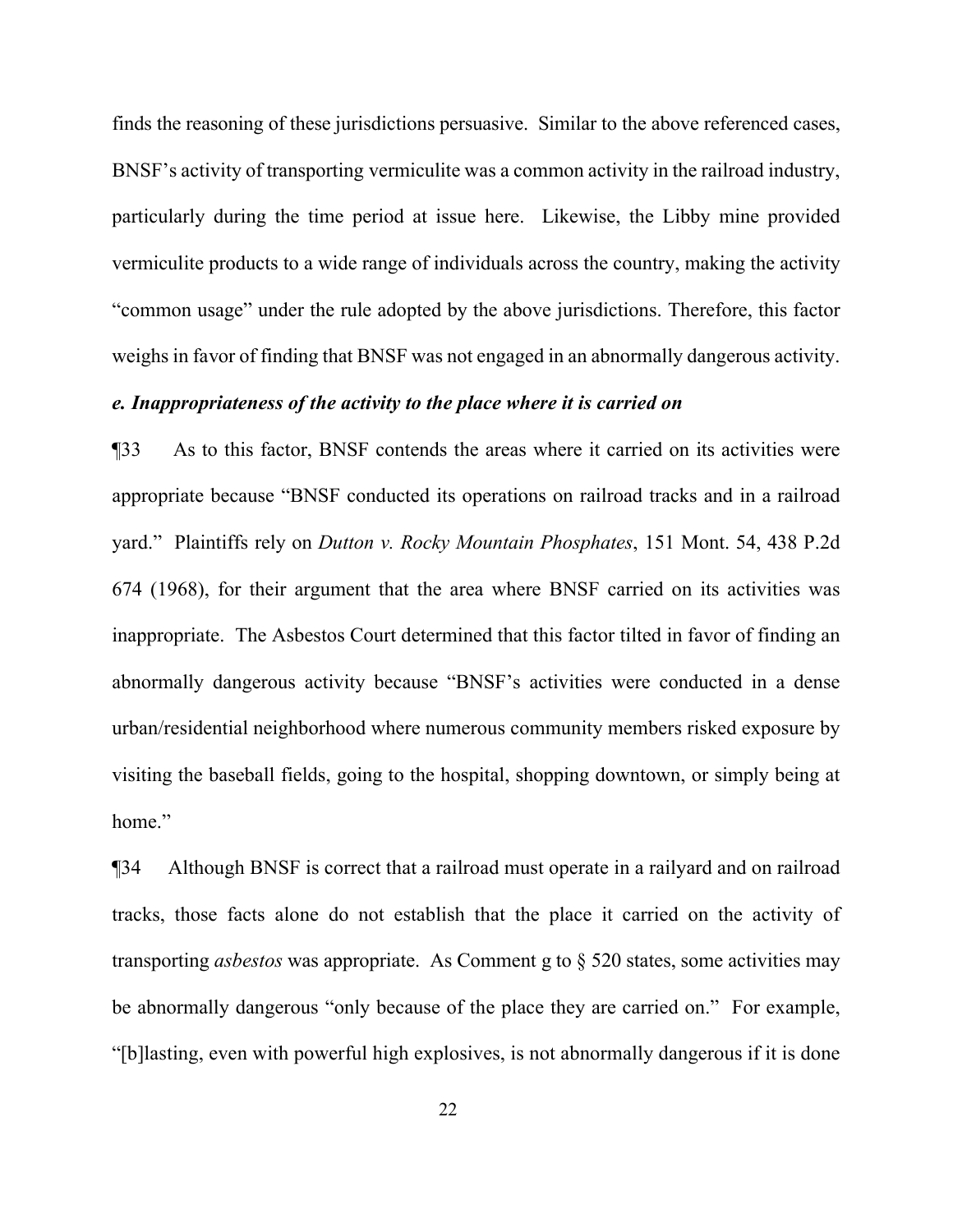on an uninhabited mountainside, so far from anything of considerable value likely to be harmed that the risk if it does exist is not a serious one. On the other hand, the same magazine of explosives . . . become[s] abnormally dangerous if [it is] carried on in the midst of a city." Restatement (Second) of Torts, § 520, Comment j. Therefore, BNSF's argument that its actions were not abnormally dangerous because they were conducted on railroads and in railyards misses the point of this factor by failing to mention where the railroad and railyard were located. Indeed, it is especially relevant that BNSF's railyard was located in downtown Libby and its tracks ran through the town, where Plaintiffs, as citizens of Libby, are claiming they were injured by exposure to asbestos while conducting their daily activities.

¶35 Additionally, BNSF's argument that its activities took place only on a railway and in a railyard does not necessarily also infer that these locations were appropriate. This Court's adoption of §§ 519 and 520 was premised on the rule it previously adopted in *Dutton*. *Matkovic*, 218 Mont. at 159, 707 P.2d at 4. In *Dutton*, the Court held the district court did not err by instructing the jury that if it found the defendant has produced a colorless, odorless, tasteless gas on the defendant's property which made its way onto plaintiff's land, the jury must find the plaintiffs were entitled to damages. *Dutton*, 151 Mont. 54, 438 P.2d 674. In reaching this conclusion, the Court relied on *Rylands v. Fletcher*, LR 1 Exch. 265 (1866, Eng.) for the proposition that "the person who . . . brings on his land and collects and keeps there anything likely to do mischief if it escapes, must keep it in at his peril, and if he does not do so, is prima facie answerable for all the damage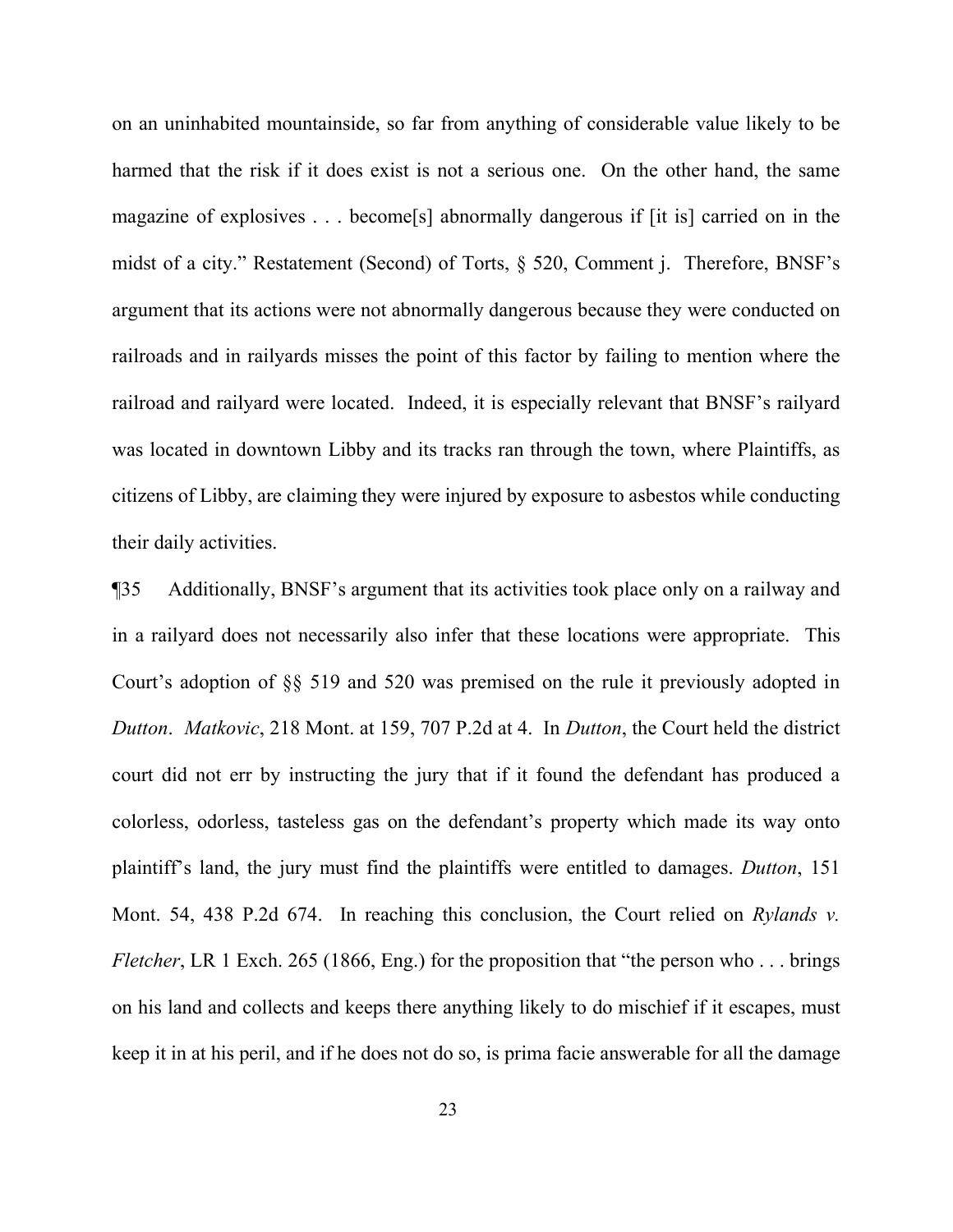which is a natural consequence of its escape." *Dutton*, 151 Mont. at 65, 438 P.2d at 680. As in *Dutton*, BNSF brought a dangerous material on its property that escaped onto the property of others. Therefore, like the defendants in *Dutton*, BNSF is responsible for the effects of any harmful chemical that Plaintiffs prove escaped its property, even though all of BNSF's activities took place on its own property.

¶36 Therefore, the Asbestos Court did not err by concluding that factor (d) weighed in favor of finding that BNSF's handling of asbestos was abnormally dangerous.

## *f. Extent to which its value to the community is outweighed by its dangerous attributes*

¶37 The Asbestos Court found "[t]he tragic history, consequences and enormous cost of asbestos related disease in Libby is well known . . . this factor also weighs heavily in favor of finding an abnormally dangerous activity." BNSF argues that the Asbestos Court's analysis is insufficient, citing *Chambers v. City of Helena*, 2002 MT 142, 310 Mont. 241, 49 P.3d 587, and additionally, that a genuine dispute of material fact exists regarding whether BNSF's conduct is linked to asbestos exposure in Libby, referencing its arguments under factors (a) and (b).

¶38 We conclude the Asbestos Court's analysis was not deficient as BNSF suggests. In *Chambers*, this Court held the district court underwent an incomplete analysis because it did not specifically discuss each of the Restatement factors. *Chambers*, ¶¶ 21-22. This Court did not require that each factor be given extensive analysis. In contrast to *Chambers*, the Asbestos Court did undergo a specific analysis of each of the factors, including (f). And, given our rejection herein of BNSF's arguments under factors (a) and (b), we cannot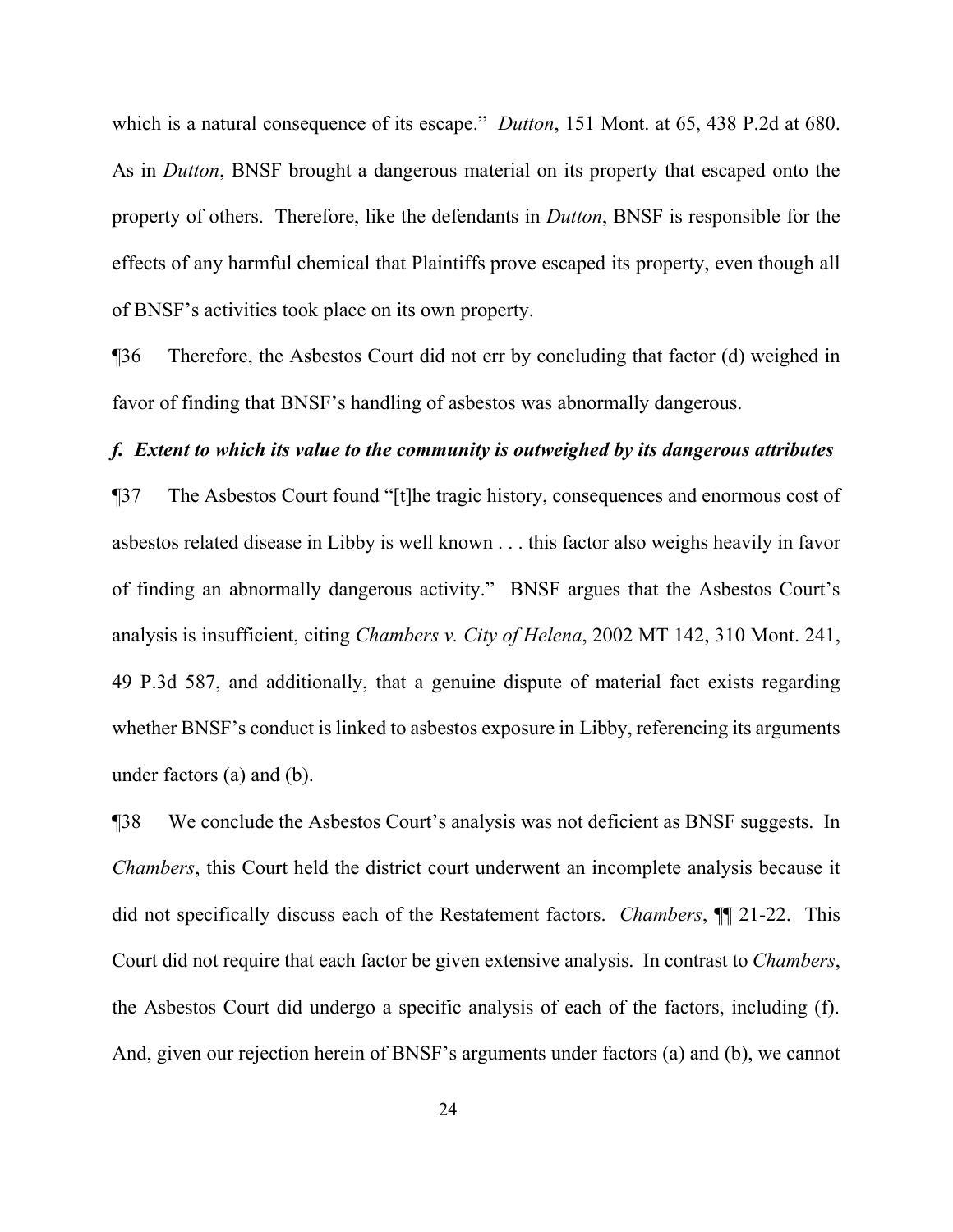conclude the Asbestos Court engaged in an improper or incomplete analysis. Therefore, the Asbestos Court did not err in concluding this factor weighed heavily in favor of imposing strict liability. Again, "[t]o make a determination that an activity is abnormally dangerous, all factors need not be present." *Covey*, ¶ 23 (citing *Chambers*, ¶ 21).

¶39 Based on the above discussion, we conclude BNSF's handling of asbestos under the facts presented here constitutes an abnormally dangerous activity for which BNSF is strictly liable under Restatement (Second) of Torts, § 519.

¶40 *3. Did the Asbestos Court err by concluding the Restatement (Second) of Torts, § 521 does not shield BNSF from strict liability?*

¶41 Restatement (Second) of Torts, § 521, provides, "the rules as to strict liability for abnormally dangerous activities do not apply if the activity is carried on in pursuance of a public duty imposed upon the actor as a public officer or employee or as a common carrier." Therefore, under  $\S$  521, an actor is not strictly liable for the activities it engages in pursuant to its duty as a public officer or employee, or a common carrier. Although this Court adopted §§ 519 and 520 in *Matkovic*, we have not yet adopted § 521.

¶42 The parties present two sub-issues regarding the common carrier exception: first, whether this Court should adopt the exception, and second, whether the exception applies to BNSF in this case. In arguing that § 521 should be adopted, BNSF notes § 519 of the Restatement, which this Court previously adopted, explains that it (§ 519) should be read in conjunction with § 521. BNSF also argues that public policy and precedent suggest this Court should adopt the common carrier exception. Plaintiffs respond this Court's precedent requires rejection of § 521, but argue under the second sub-issue that, even if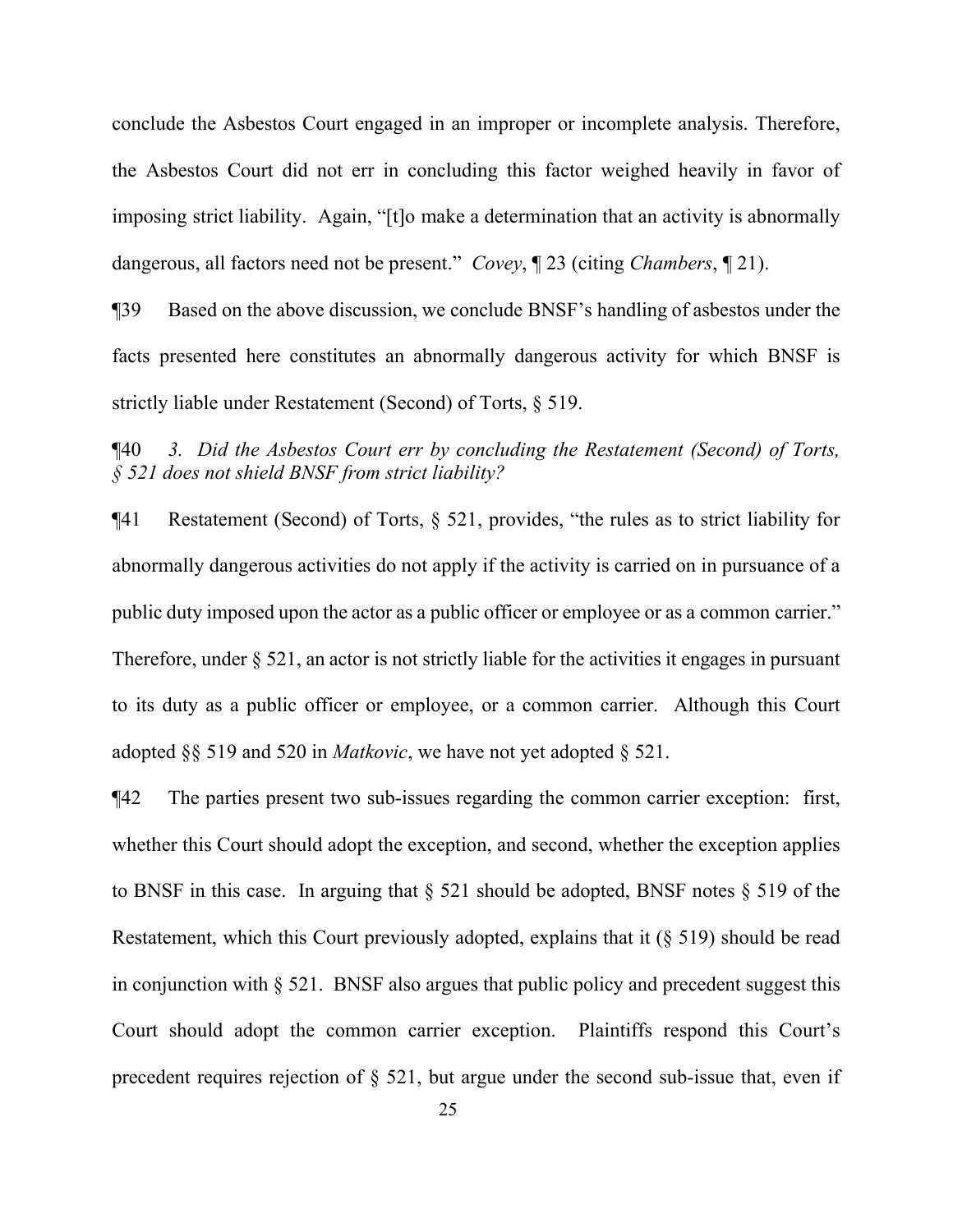this Court chooses to adopt § 521, the Asbestos Court did not err by concluding the Section would not shield BNSF from liability, because "BNSF undertook extensive additional activities in furtherance of the vermiculite operations not required of a common carrier which contributed to the asbestos contamination."

# *Adoption of § 521*

¶43 Comment a to § 519, which this Court has adopted, provides, "[t]he general rule in this Section is subject to exceptions and qualifications, too numerous to be included within a single Section. It should therefore be read together with §§ 520 to 524A, by which it is limited." Consequently, a majority of jurisdictions that have adopted §§ 519 and 520 have also adopted § 521's common carrier exception. *See, e.g.*, *In re Hanford Nuclear Reservation Litig.*, 534 F.3d 986, 1005-06 (9th Cir. 2008) (holding that Washington State would likely adopt the doctrine and noting that the "vast majority" of jurisdictions have adopted the subsequent exceptions to § 519); *Pecan Shoppe of Springfield, Inc. v. Tri-State Motor Transit Co.*, 573 S.W.2d 431, 435 (Mo. Ct. App. 1978) (adopting and characterizing § 521 as the majority view); *East Troy v. Soo L. R.R. Co.*, 409 F. Supp. 326 (E. D. Wis. 1976); *Christ Church Parish v. Cadet Chem. Corp.*, 199 A.2d 707, 708 (Conn. Super. Ct. 1964); *Albig v. Mun. Auth. of Westmoreland Cty.*, 502 A.2d 658, 664 (Pa. Super. 1985); *Ruiz v. S. Pac. Transp. Co.*, 638 P.2d 406, 412 (N.M. Ct. App.1981); *Pope v. Edward M. Rude Carrier Corp.*, 75 S.E.2d 584, 595-96 (W. Va. 1953); *Peneschi v. Nat'l Steel Corp.*, 295 S.E.2d 1, 27 (W. Va. 1982); *Cairl v. St. Paul*, 268 N.W.2d 908, 911 (Minn. 1978); *Voelker v. Delmarva Power & Light Co.*, 727 F. Supp. 991, 994 (D. Md. 1989). Generally,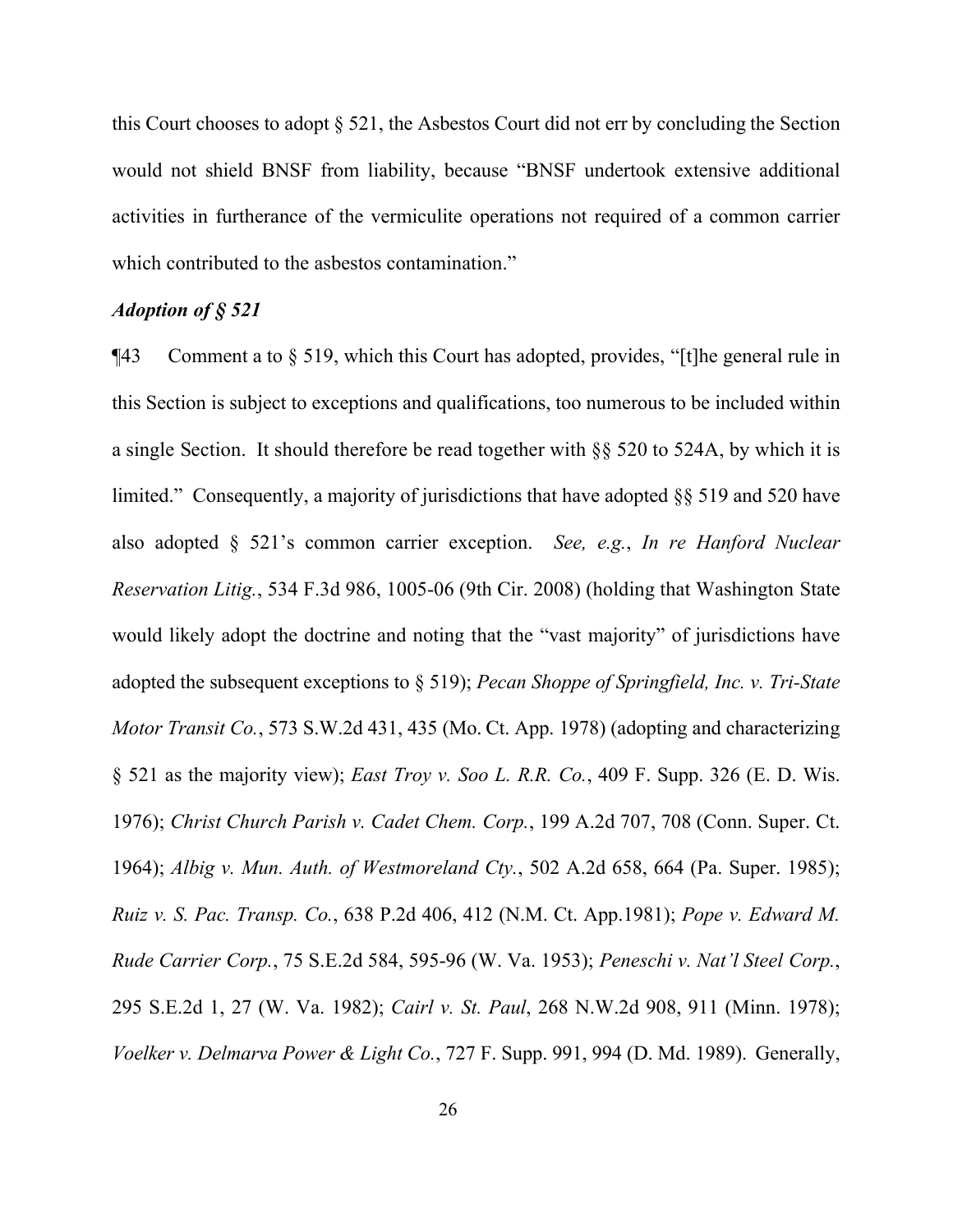these courts reason the exception is appropriate because it would be unjust to subject a common carrier to strict liability for any danger done by a material the carrier is required to transport by law. *Pecan Shoppe of Springfield, Inc.*, 573 S.W.2d at 435 (quoting *Pope*, 75 S.E.2d at 595).

¶44 Montana's state district courts have applied the common carrier exception. The courts have reasoned that the materials transported by railroads "are commonly and widely used throughout the nation for the general good of the public, and thus, transportation of such materials is a necessary part of modern society." *Walsh v. Mont. Rail Link*, 2001 Mont. Dist. LEXIS 3033, \*\*22; *Griffin v. Mont. Rail Link*, 2000 Mont. Dist. LEXIS 1331, \*\*5-6; *See also Anderson v. BNSF Railway Co.*, 2010 Mont. Dist. LEXIS 73, \*3-4.

¶45 Although the Asbestos Court correctly noted that this Court generally does not support complete immunity, *Wine v. Northern Pac. Ry.*, 48 Mont. 200, 204-06, 136 P. 387, 388-89 (1913), adopting § 521 does not run counter to this precedent. *Wine* is distinguishable from the case at bar because the railroad in *Wine* sought to be shielded from all liability for general negligence as a common carrier. Here, the liability issue concerns whether BNSF will be subject to *strict* liability, and if so, whether that should be limited to the activities it engaged in pursuant to applicable statutes. Indeed, the Montana district courts applying § 521 have identified this important difference, noting that the exception allows a balance between the need to transport certain materials and the need for such transportation to be safe, because even when the exception applies, plaintiffs are still able to allege and pursue general negligence claims against defendants. *Walsh*, 2001 Mont.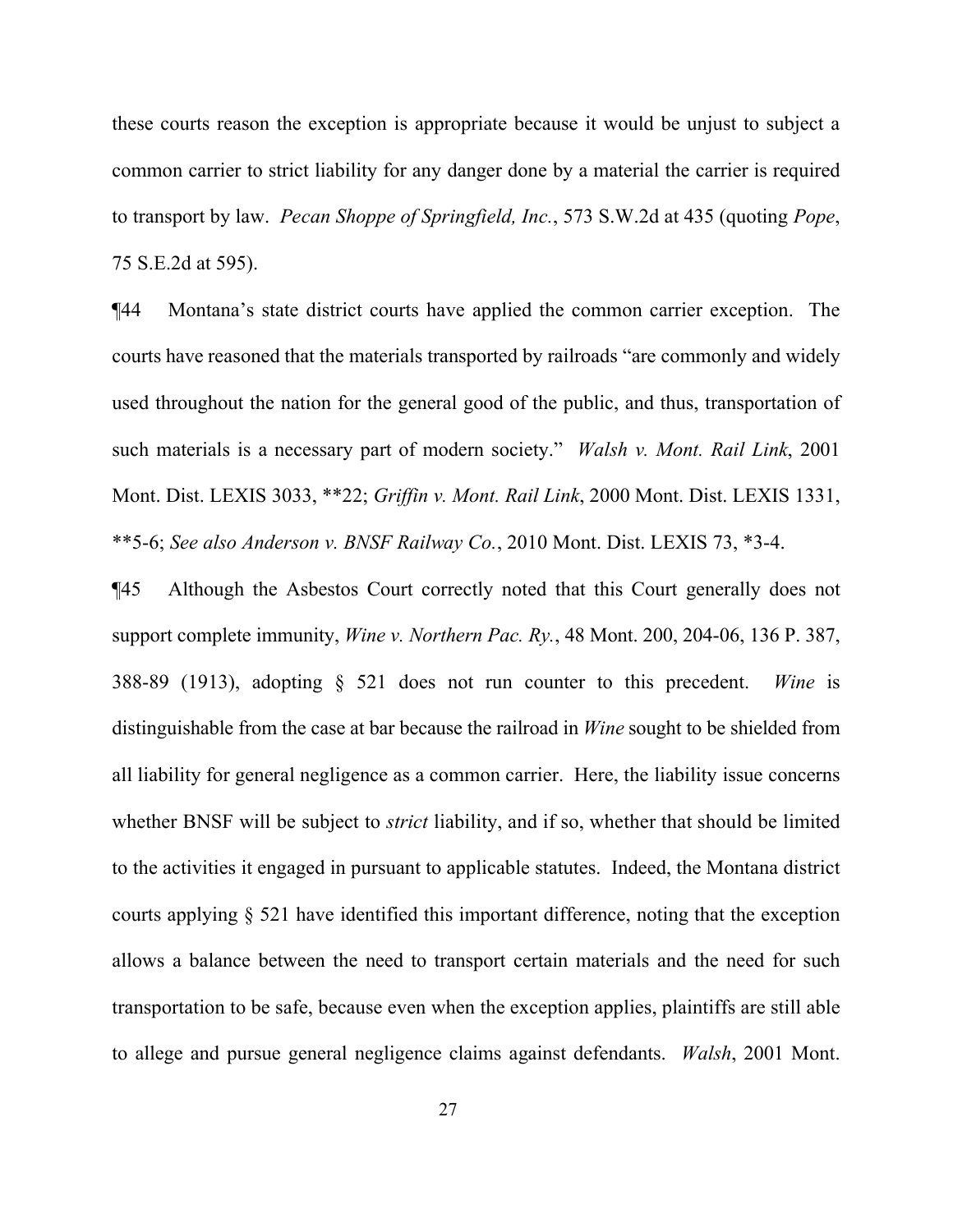Dist. LEXIS 3033, \*\*22; *Griffin*, 2000 Mont. Dist. LEXIS 1331, \*\*5-6. Other jurisdictions applying § 521 have held the same. *Peneshi*, 295 S.E.2d at 10 (noting the common carrier exception "does not grant total immunity, but, rather, liability still arises if negligence is proven.") Consequently, because adopting § 521 would not provide complete immunity for BNSF or other common carriers, its adoption does not conflict with our precedent.

¶46 Based on the reasoning provided by the Restatement, the majority of other jurisdictions, and Montana's district courts, we agree with BNSF that this Court should adopt the Restatement (Second) of Torts, § 521, to the extent that it provides, "[t]he rules as to strict liability for abnormally dangerous activities do not apply if the activity is carried on in pursuance of a public duty imposed on the actor . . . as a common carrier."

## *Application of § 521 to BNSF in this case*

 $\P$ 47 The common carrier exception applies if (1) the activity is carried on in pursuance of a public duty and (2) that public duty is imposed on the actor as a common carrier. Restatement (Second) of Torts, § 521. Here, BNSF can satisfy prong (1) with regard to its actions of transporting vermiculite because state and federal statutes require BNSF to carry any good offered that can be shipped. Section 69-11-403, MCA ("A common carrier shall, if able to do so, accept and carry whatever is offered to the carrier[.]"); 49 U.S.C. § 11101(a) ("A rail carrier . . . shall provide the transportation or service on reasonable request."). These statutory mandates satisfy the duty imposed requirement for purposes of § 521. *E.g.*, *Hanford Nuclear Reservation Litig.*, 534 F.3d at 1006. Likewise, BNSF is a "common carrier" for purposes of prong  $(2)$  of  $\S$  521; railroads have universally been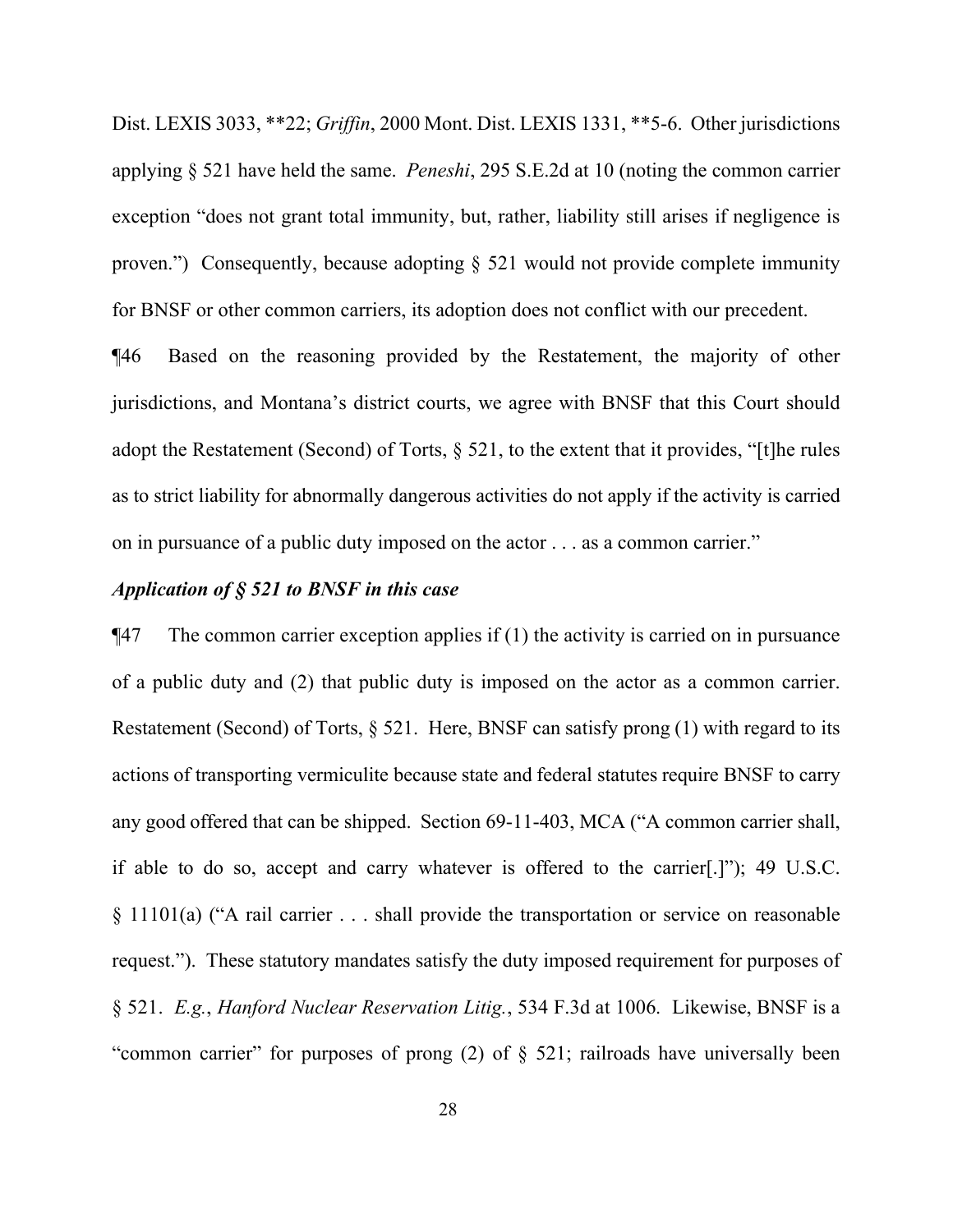considered by courts as common carriers entitled to the exception. *See, e.g.*, *Actiesselskabet Ingrid v. Central R. Co.*, 216 F. 72, 78 (2d Cir. 1914). Therefore, BNSF is entitled to the common carrier exception for strict liability imposed as a result of its transporting of vermiculite, which it was required to do by law.

¶48 However, to repeat, § 521 shields qualifying actors only from strict liability. In other words, even if a common carrier engages in activity pursuant to a public duty, it remains subject to liability arising out of its ordinary negligence. Section 521 does not shield the carrier from that liability. Therefore, in this case, to the extent the Asbestos Court finds that BNSF's actions as a common carrier were undertaken pursuant to its public duty, BNSF is shielded from strict liability for such actions. However, BNSF may still be found liable under a theory of ordinary negligence for the manner in which it conducted the transport of the vermiculite ore.

¶49 Further, any other activity BNSF engaged in that was not undertaken pursuant to its statutory duty, but alleged to have caused injuries to Plaintiffs, is not protected from strict liability under § 521. As explained, the Restatement applies the exception only to actions taken pursuant to a public duty. Other jurisdictions have held the exception is so limited in this way. "[T]he courts that have applied the public duty exception have generally done so *only to the extent that a defendant was legally required to perform the ultrahazardous activity*." *Hanford Nuclear Reservation Litig.*, 534 F.3d at 1006 (emphasis added). U.S. District Court Judge Morris referenced the *Hanford Nuclear Reservation Litig.* limitation in *Murphy-Fauth*, reasoning that even if Montana adopted § 521, it would be limited "to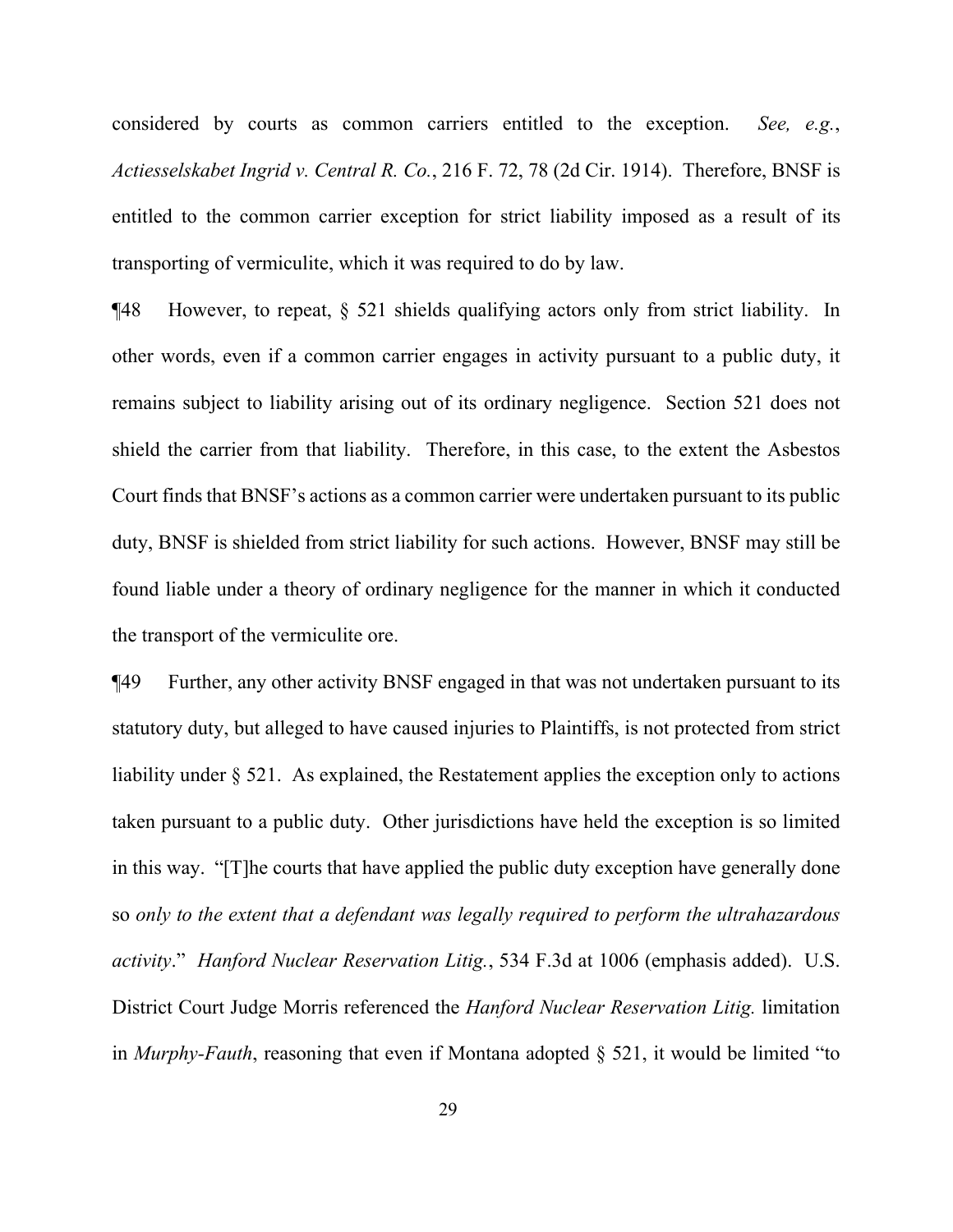actors operating in pursuance of a public duty imposed on it as a common carrier." He further explained that, "Plaintiff alleges numerous activities which BNSF voluntarily undertook for its own purposes. The exception does not apply when an entity engages in abnormally dangerous activity for 'its own purposes.'" *Murphy-Fauth*, 2018 U.S. Dist. LEXIS 126180 at \*6 (citation omitted). Thus, BNSF's activities other than transportation of vermiculite are not protected by the common carrier exception. What those "other activities" may be is not an issue now before this Court, and the Asbestos Court on remand may determine which, if any, of BNSF's "other activities" were not undertaken pursuant to its statutory duty.

¶50 *4. Did the Asbestos Court err by holding BNSF was not entitled to offer evidence of W.R. Grace's conduct to refute causation?*

#### *Section 27-1-703, MCA*

¶51 BNSF argues Grace is a "settled party" under § 27-1-703(6), MCA, and therefore, BNSF should be able to use evidence of Grace's conduct to defend against Plaintiffs' claims. Alternatively, BNSF contends this Court cannot reach a decision on the merits of this issue because the issue is not yet ripe. Plaintiffs respond that Grace is not a settled party under § 27-1-703(6), MCA, and, therefore, BNSF cannot use evidence of Grace's conduct to defend against Plaintiffs' claims.

¶52 Section 27-1-703(6), MCA, provides, "[i]n an action based on negligence, a defendant may assert as a defense that the damages of claimant were caused in full or in part by a person with whom the claimant has settled or whom the claimant has released from liability." The statute does not include a definition of "settled." In *Madill v. State*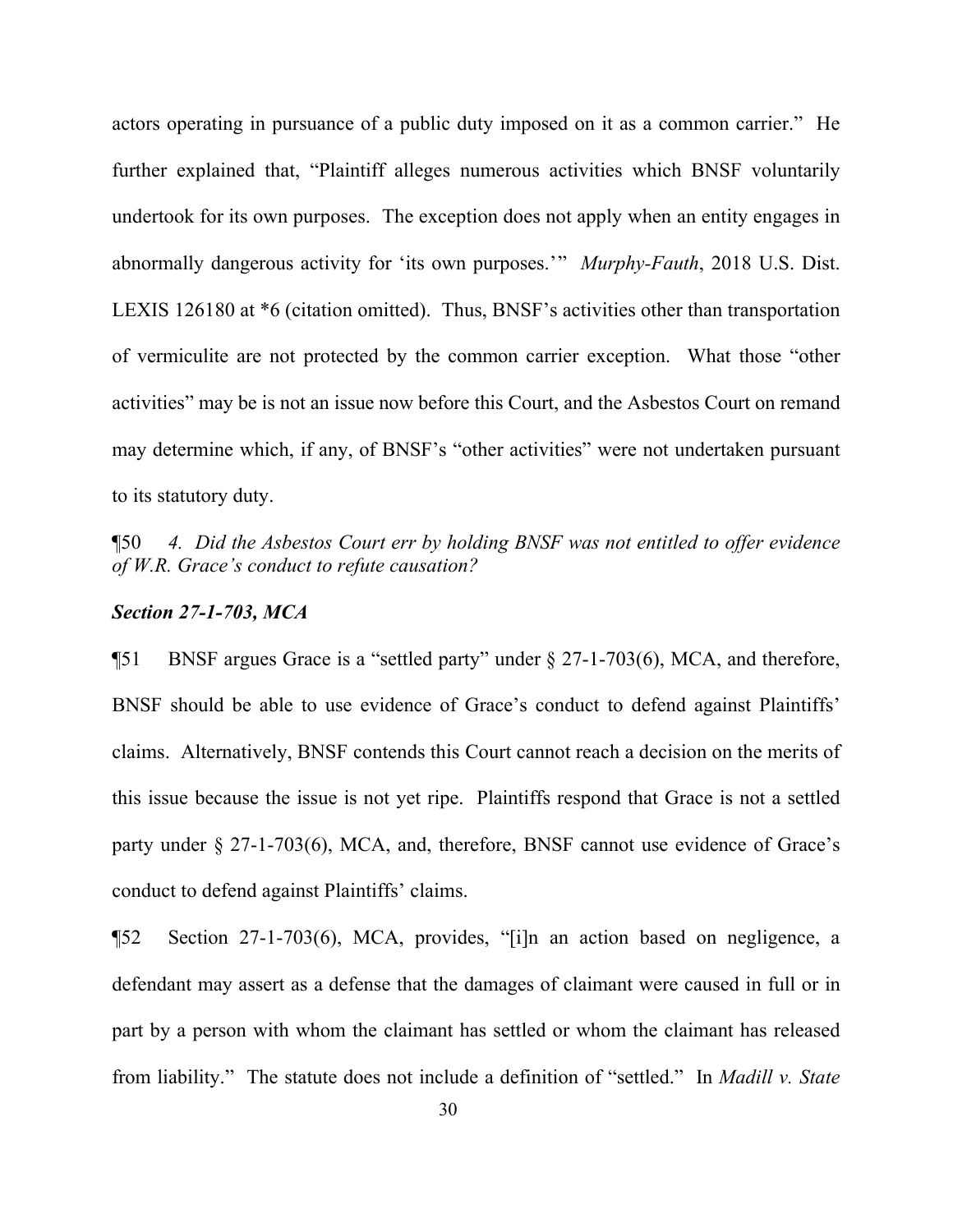*Compensation Ins. Fund*, 280 Mont. 450, 460, 930 P.2d 665, 671 (1997), this Court used the Black's Law Dictionary 1372 (6th ed. 1990), definition of "settled":

Act or process of adjusting or determining; an adjusting; an adjustment between persons concerning their dealings or difficulties; an agreement by which parties having disputed matters between them reach or ascertain what is coming from one to the other; arrangement of difficulties; composure of doubts or differences; determination by agreement; and liquidation. In legal parlance, implies *meeting of the minds of parties* to transaction or controversy.

(Emphasis added.) Based on this definition, this Court reasoned the parties in *Madill* had settled because "[t]hey resolved their dispute regarding the amount of benefits to which Madill was entitled . . . they resolved their dispute about the nature and duration of Madill's disability; and they resolved their dispute about whether Madill was entitled to lump sum advance without final settlement of his claim, and whether the benefits being converted to a lump sum should be reduced to present value." *Madill*, 280 Mont. at 460, 930 P.2d at 671.

¶53 Unlike the parties in *Madill*, Grace and the Plaintiffs have not settled. Although a fund has been established to provide for those injured by Grace's activities, as discussed at oral argument, none of the Plaintiffs have yet received a settlement from that fund. Although a settlement "does not require a resolution of all rights between two parties[,]" it does require a meeting of the minds as to the transaction or controversy. *Madill*, 280 Mont. at 459-60, 930 P.2d at 671. There is no evidence in the record to indicate there has been a meeting of the minds between Grace and the Plaintiffs. Unlike *Madill*, neither party here has presented evidence that the Plaintiffs have reached any agreement with Grace regarding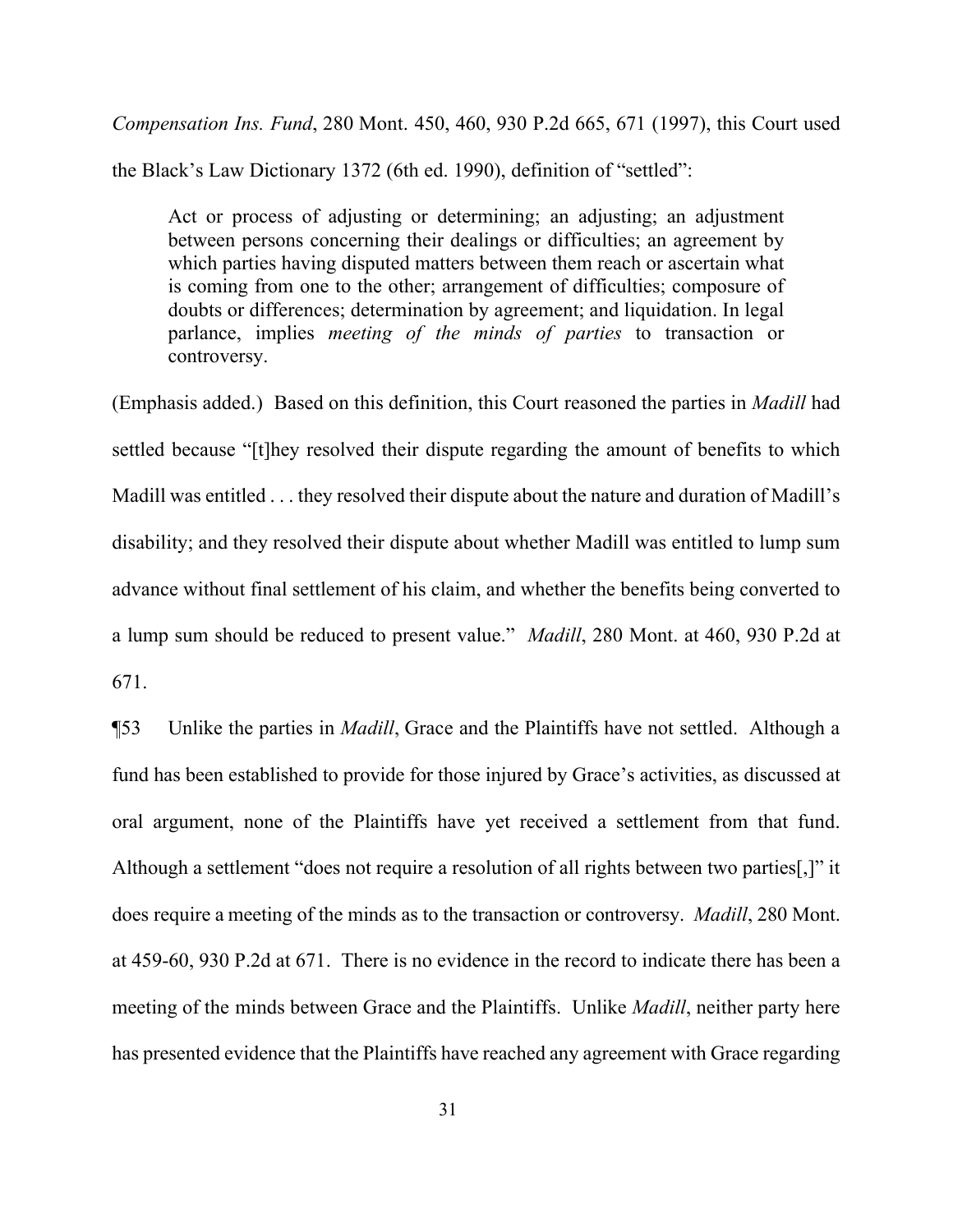how much they might be entitled to, the nature and duration of their illnesses, or the form of settlement they are entitled to. Therefore, Grace has not yet "settled" with Plaintiffs, and is not a settled party for purposes of § 27-1-703, MCA.

¶54 "[T]he judicial power of Montana's courts is limited to 'justiciable controversies.'" *Reichert v. State*, 2012 MT 111, ¶ 53, 365 Mont. 92, 278 P.3d 455 (citing *Plan Helena, Inc. v. Helena Regl. Airport Auth. Bd.*, 2010 MT 26, ¶ 6, 355 Mont. 142, 226 P.3d 567.) To be a justiciable controversy, a case must be ripe, meaning it must present an actual, present controversy. *Reichert*, ¶ 54 (citing *Mont. Power Co. v. Mont. Pub. Sev. Comm'n.*, 2001 MT 102, ¶ 32, 305 Mont. 260, 26 P.3d 91). "The basic purpose of the ripeness requirement is to prevent the courts, through avoidance of premature adjudication, from entangling themselves in abstract disagreements." *Reichert*, ¶ 54 (citing *Mont. Power Co.*, ¶ 32). Thus, "[r]ipeness is predicated on the central perception that courts should not render decisions absent a genuine need to resolve a real dispute; hence, cases are unripe when the parties only point to hypothetical, speculative, or illusory disputes as opposed to actual, concrete conflicts." *Reichert*, ¶ 54 (citing *Wis. C. Ltd. v. Shannon*, 539 F.3d 751, 759 (7th Cir. 2008).

¶55 Where Grace is not yet a settled party, the issue of whether BNSF complied with the procedural requirements in § 72-1-703(6), MCA, and therefore can use Grace's conduct as a defense against Plaintiffs' claims, is unripe. There is not yet a real dispute for this Court to decide because Grace has not settled with Plaintiffs, and therefore, this Court does not have the judicial power to decide this issue at this time.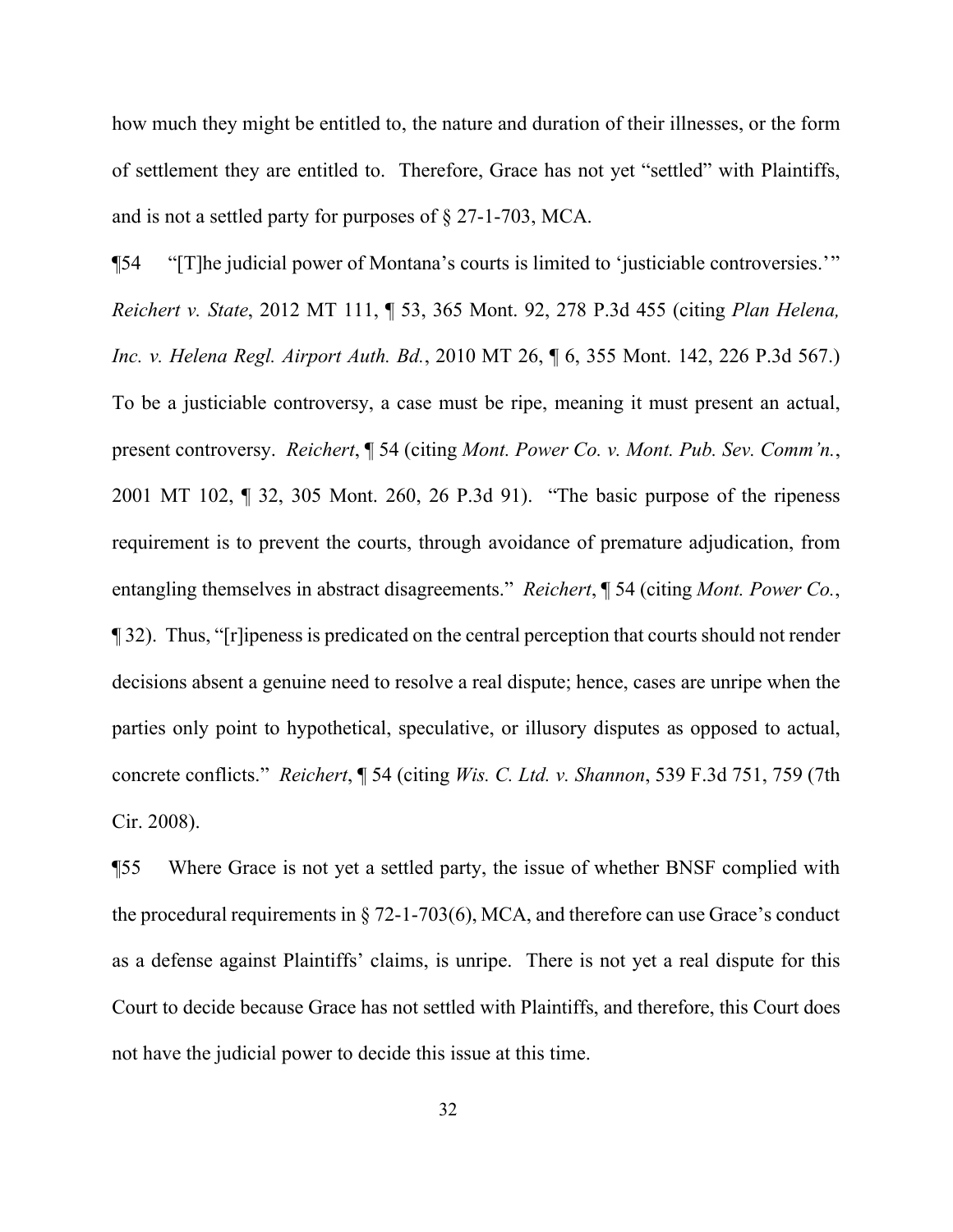### *Evidence of Grace's conduct to apportion causation*

¶56 BNSF argues the Asbestos Court erred in concluding it may not introduce evidence of Grace's conduct in order to defeat causation, relying on *Busta v. Columbus Hosp.*, 276 Mont. 342, 916 P.2d 122 (1996). Plaintiffs contend, under this Court's well-settled precedent, BNSF may not argue that Grace, a non-party, is responsible for causing Plaintiffs' injuries.

¶57 As an initial matter, *Busta* is distinguishable from the case at bar. In *Busta*, in reviewing this Court's approach to foreseeability in terms of causation and duty, we noted that "[i]n those cases where there are allegations that more than one person combined to produce a result (*e.g., when the plaintiff alleges negligence and the defendant alleges contributory negligence, or when there are multiple defendants*) . . . we recommend continued use of the substantial factor instruction[.]" *Busta*, 276 Mont. at 371, 916 P.2d at 139 (emphasis added). However, Grace is not a defendant here, and, therefore, a "multiple defendant" situation is not presented. Thus, the rule in *Busta* does not apply.

¶58 In *Faulconbridge v. State*, 2006 MT 198, 333 Mont. 186, 142 P.3d 777, the State sought to introduce evidence of a non-party's conduct "to negate causation." *Faulconbridge*, ¶ 73. The Court concluded that "a defendant may introduce non-party conduct only for the purpose of demonstrating that the non-party conduct was a superseding intervening cause of plaintiff's damages." *Faulconbridge*, ¶ 81. Likewise, introducing such non-party conduct "in an attempt to merely diminish [a defendant's] own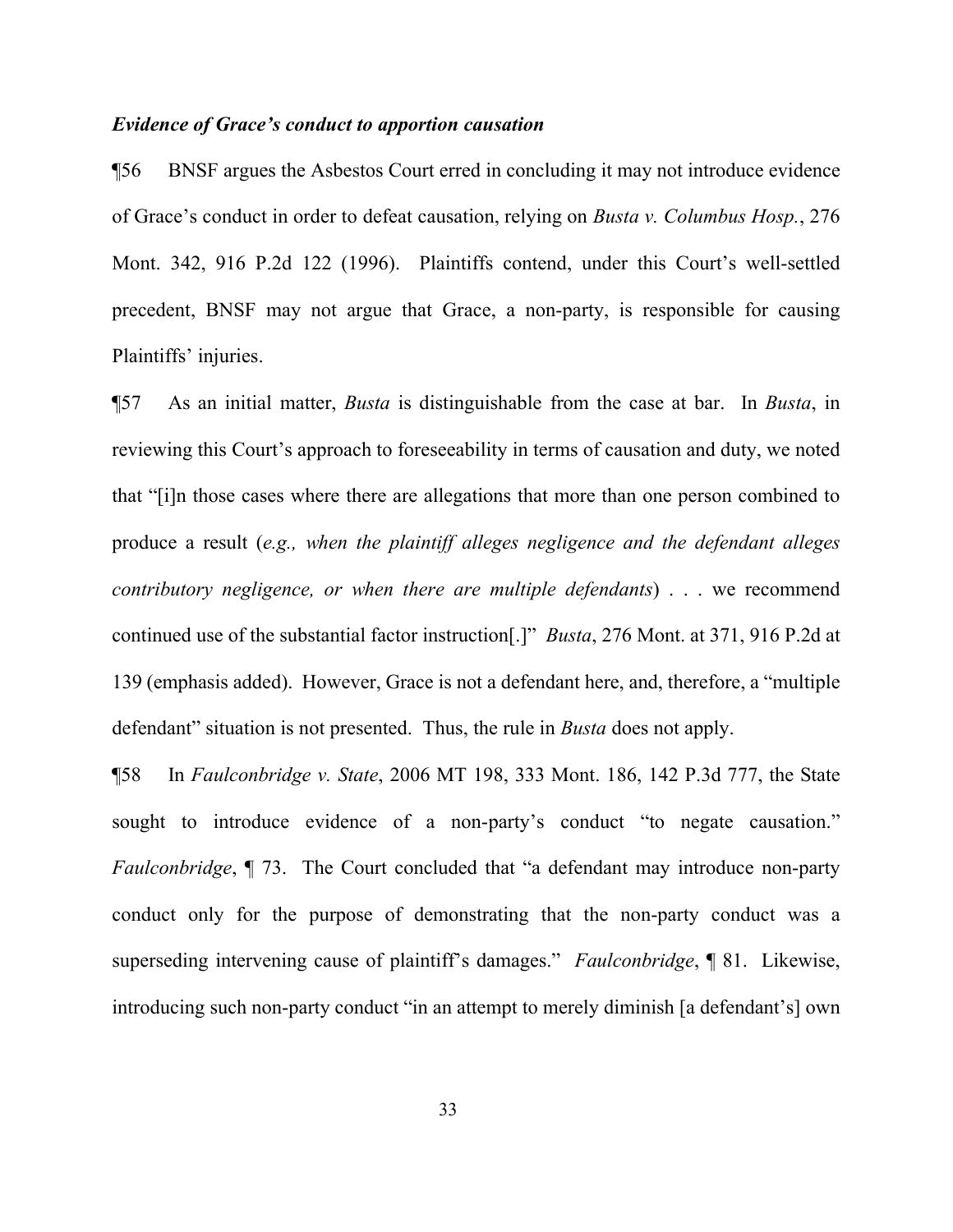responsibility" is likewise not allowed "for this would constitute an attempt to apportion fault to a non-party . . . ." *Faulconbridge*, ¶ 81.

¶59 Therefore, BNSF may not introduce evidence of Grace's conduct to refute causation by alleging Grace was a substantial factor in causing Plaintiffs' injuries because BNSF may only use evidence of Grace's conduct as a nonparty for the purpose of proving Grace's conduct was a superseding intervening cause of Plaintiffs' damages.<sup>[4](#page-33-0)</sup>

# *Superseding intervening cause*

 $\overline{a}$ 

¶60 BNSF argues there exists a genuine issue of material fact regarding whether Grace's conduct constitutes a superseding intervening cause because Grace's actions continued after the time Plaintiffs allege they were injured by BNSF. Plaintiffs counter that BNSF's storage, loading, and transportation of Grace's vermiculite occurred primarily at the same time as Grace's vermiculite mining operations.

¶61 "A 'superseding intervening cause' is an unforeseeable event that *occurs after a defendant's negligent act* and will generally serve to cut off a defendant's liability." *Covey*, ¶ 60 (quoting *Faulconbridge*, ¶ 81) (emphasis added). In contrast, "foreseeable actions do not break the chain of causation." *Covey*, ¶ 60 (citing *Faulconbridge*, ¶ 85). Finally, a district court may award summary judgment on issues of superseding and intervening

<span id="page-33-0"></span><sup>&</sup>lt;sup>4</sup> We are not faced here with the evidentiary trial issue of refuting the amount of damages attributed to a defendant's sole causation of injuries. *See., i.e., Clark v. Bell*, 2009 MT 390, ¶¶ 23-25, 353 Mont. 331, 220 P.3d 650. Likewise, our holding is not intended to impose a blanket prohibition on *any* mention of Grace in the trial court proceedings. Rather, the Asbestos Court will need to set the evidentiary parameters for BNSF's discussion of Grace's activities necessary for its defense that does not violate the causation holdings herein.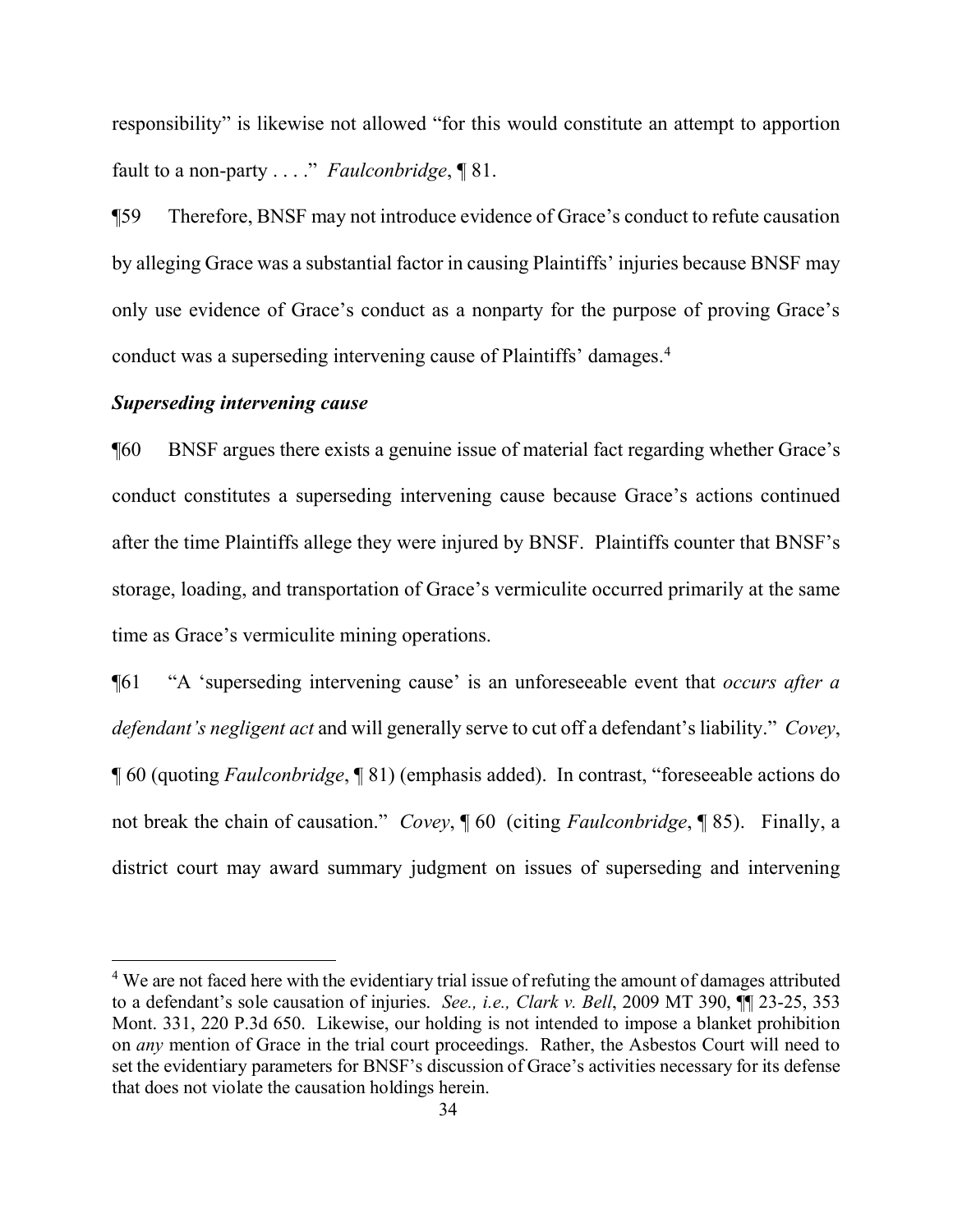causes "when reasonable minds can reach but one conclusion." *Larchick v. Diocese of Great Falls-Billings*, 2009 MT 175, ¶ 48, 350 Mont. 538, 208 P.3d 836).

¶62 Grace's actions here do not constitute a superseding intervening cause. The record indicates BNSF operated in Libby beginning in the 1920s and continuing until 1994, while Grace purchased the Zonolite vermiculite mine and mill in 1963 and continued its operations until 1990. The undisputed EPA report indicates that the asbestos to which Plaintiffs' claim they were exposed was present on BNSF's property into the 2000s, even after BNSF's formal operations in Libby ended. These facts alone demonstrate the Asbestos Court did not err in concluding that reasonable minds could reach but one conclusion regarding whether Grace's activities were a superseding intervening cause, because Grace's actions were continuous throughout the period, not occurring afterwards. BNSF's argument that "Grace's negligence occurred after the time that Plaintiffs allege they were harmed by BNSF," because Plaintiffs alleged exposure periods in the 1940s, 50s, 60s, and 1978, and Grace's activities continued into the 1990s, is flawed. This argument ignores the fact that, during these alleged years of exposure to which BNSF seeks to confine Plaintiffs' claims, BNSF and Grace were acting contemporaneously on activities that allegedly caused Plaintiffs' injuries. Therefore, the Asbestos Court did not err in finding that Grace's actions were not a superseding intervening cause with regards to BNSF's liability here, and BNSF cannot use evidence of Grace's conduct to refute causation under *Faulconbridge*.